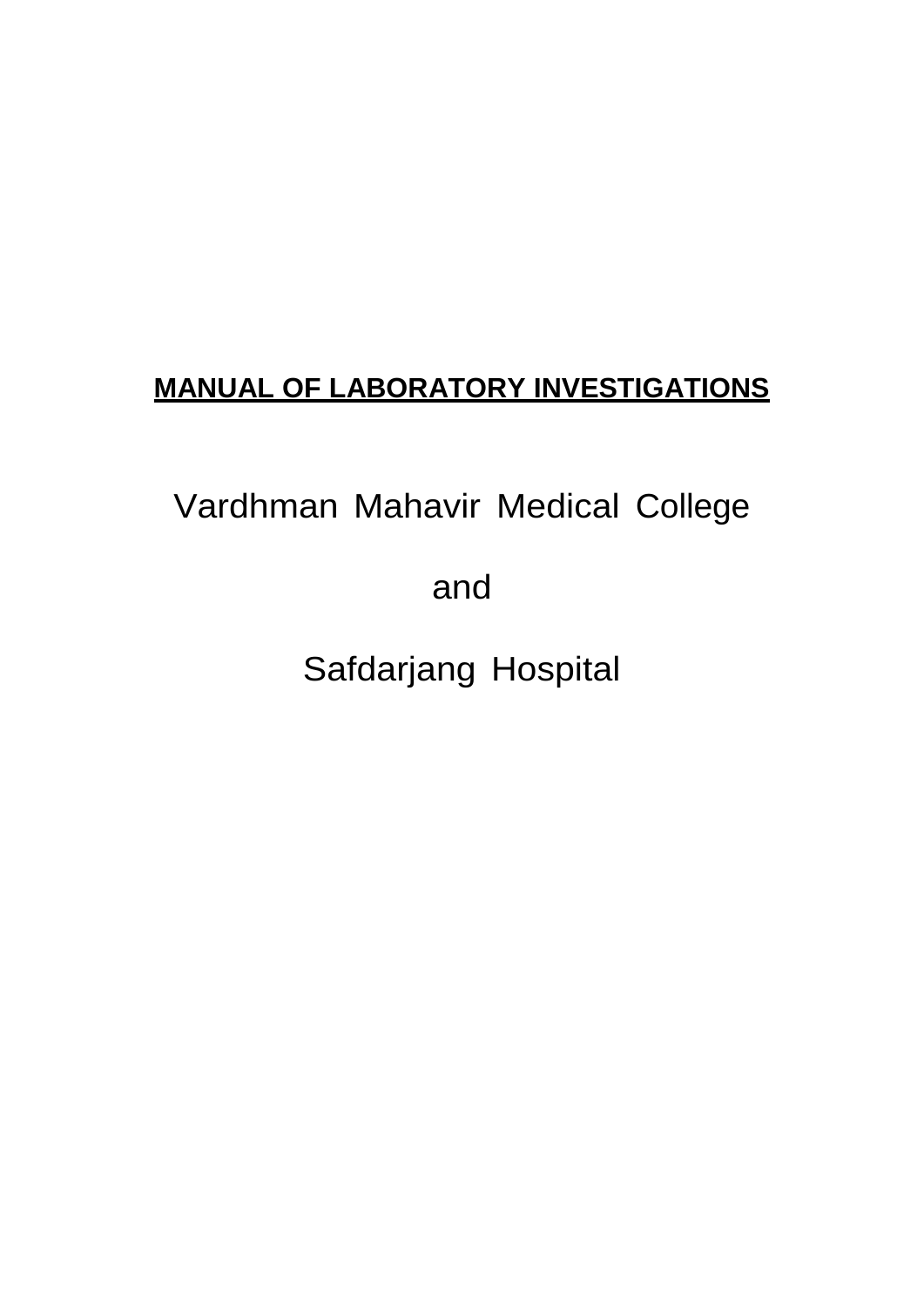# **Foreword**

It has been very frequently observed that several patients/ patient relatives are wandering in OPD and wards for want of information regarding where they should submit the samples for various investigations viz. biochemistry, pathology, microbiology, lab medicine, hematology lab and Apex Regional STD lab. In addition, they do not know what are the timings of various sample collection counters, various report dispatch counters and their timings. This causes lot of inconvenience to public as the same information is not even available with their treating doctors. Due to this, the Public Grievance Redressal Cell (PGRC) receives lot of complainants everyday.

The PGRC, SJH under the chairmanship of Dr. R.K. Anand has taken initiative of compiling this comprehensive booklet to serve as a ready reference for the clinicians in the hospital so that they can appropriately guide the patients and their relatives regarding the sample collection counters and report dispatch counters for the various laboratory investigations.

**The faculty and the residents of all clinical departments in the hospital are expected to consult this booklet and provide the requisite information to the patients while advising any laboratory tests.**

I hope the booklet will serve its intended purpose well!

Dr Sunil Gupta Medical Superintendent, Safdarjang Hospital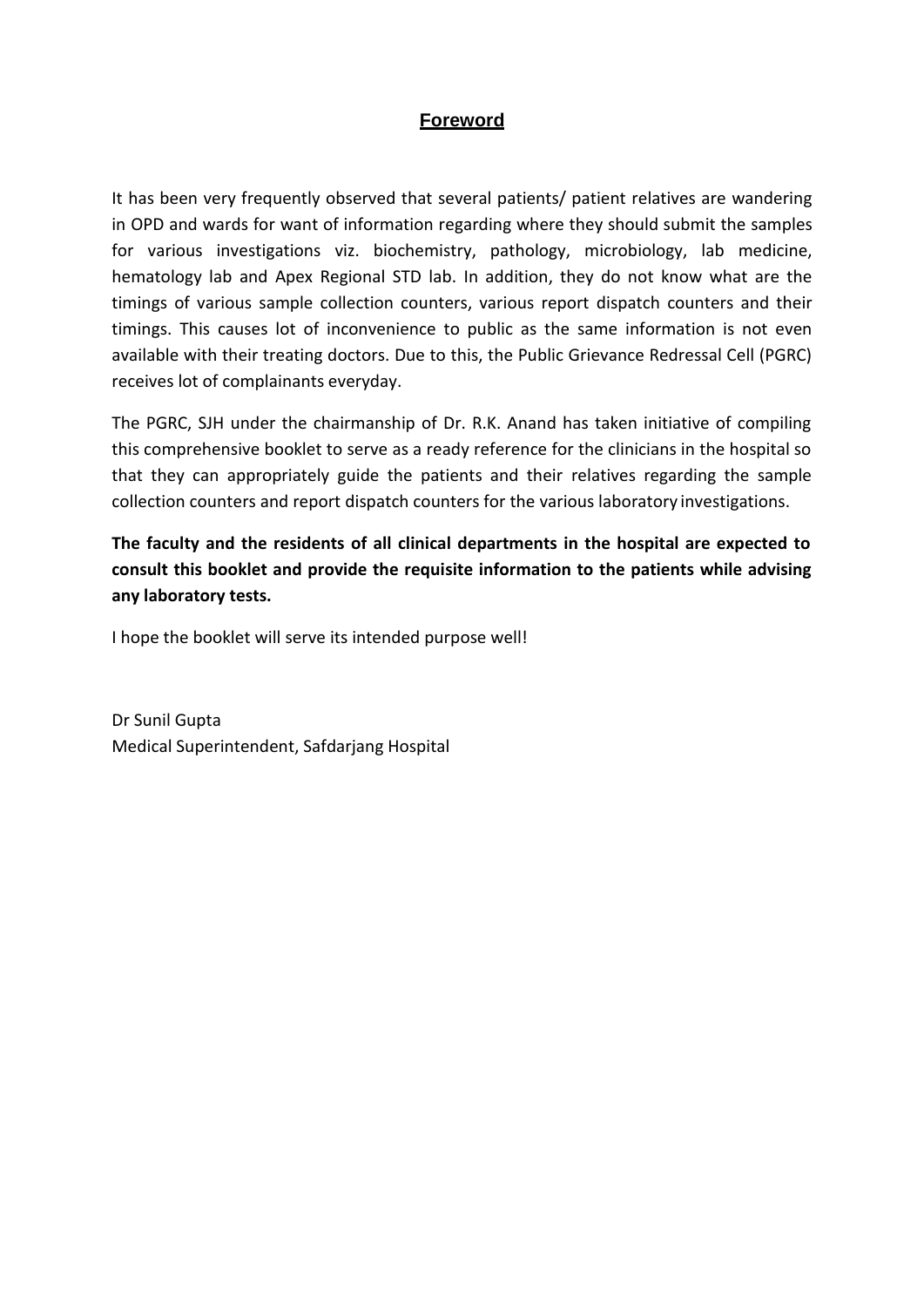# **INDEX**

| <b>INVESTIGATION DEPARTMENT</b>      | <b>PAGES</b>      |
|--------------------------------------|-------------------|
| 1. PATHOLOGY INVESTIGATIONS          | $1 \text{ to } 9$ |
| 2. BIOCHEMISTRY INVESTIGATIONS       | 10 to $12$        |
| <b>3. MICROBILOGY INVESTIGATIONS</b> | 13 to $20$        |
| 4. HAEMATOLOGY INVESTIGATIONS        | 21 to 22          |
| 5. C.I.O. LAB INVESTIGATIONS         | 23                |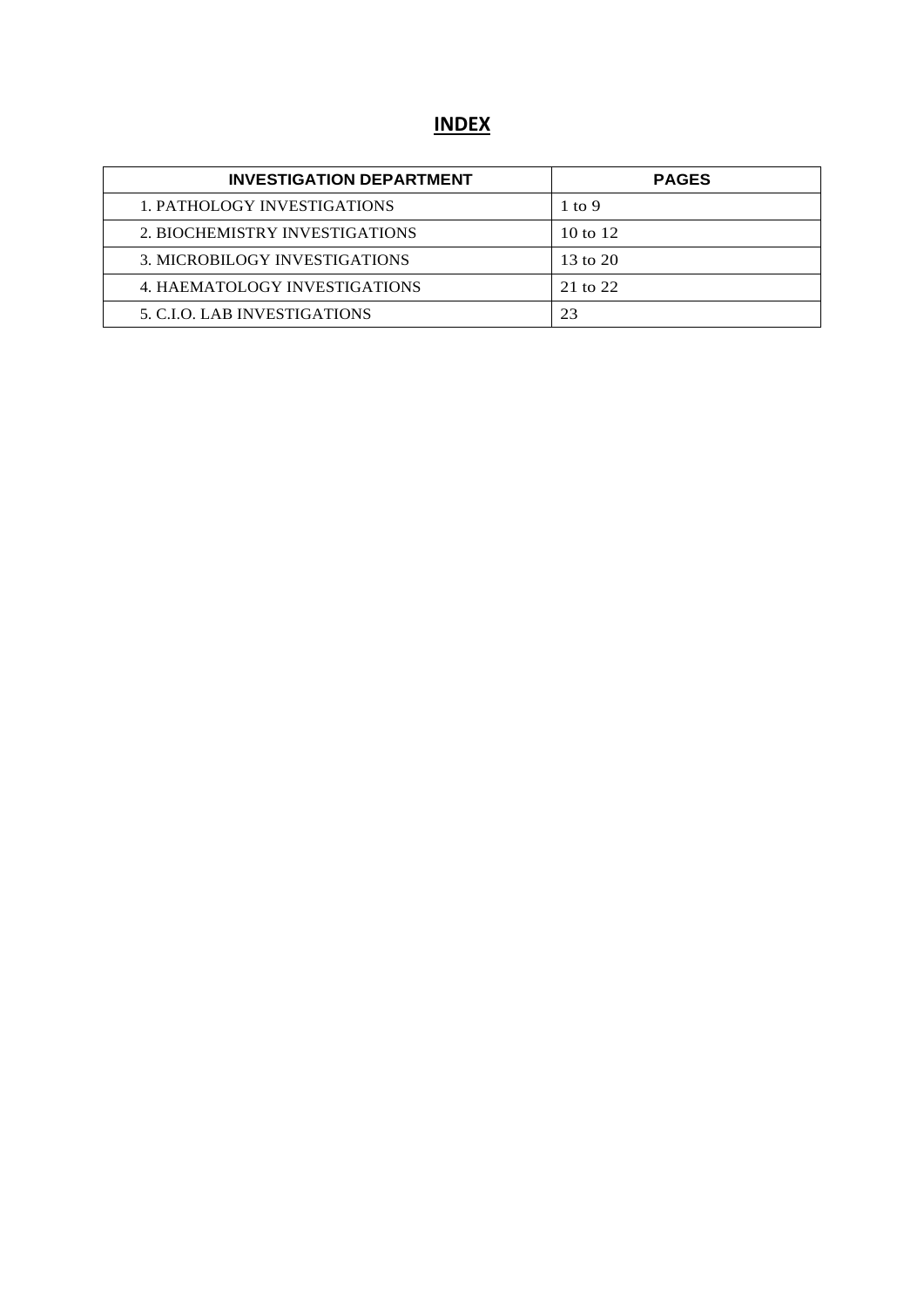# **DEPARTMENT OF PATHOLOGY**

# **1. List of investigations –**

### **TESTS DONE IN HISTOPATHOLOGY:**

- 1. Routine H& E staining,
- 2. Frozen section and scrape Cytology,
- 3. Special Stains,
- 4. Immunohistochemistry and
- 5. Immunofluorescence.

#### **TESTS DONE IN CYTOPATHOLOGY**

- 1. FNAC,
- 2. Special Stains,
- 3. Immunocytochemistry,
- 4. PAP and
- 5. Liquid based cytology
- 6. Cytological examination of body fluids like urine, pleural, CSF, synovial, peritoneal and pericardial fluid for malignant cells
- 7. Sputum, BAL fluid, bronchial brush, TBNA and EBUS examination for malignant cells.

## **TEST DONE IN CLINICAL PATHOlOGY:-**

- 1. IgM,
- 2. IgG,
- 3. IgA,
- 4. IgE
- 5. ANA
- 6. DsDNA
- 7. Anti -cardiodipin antibody-IgG
- 8. Anti -cardiolipin antibody -IgM
- 9. Complement assay
- 10. C3
- 11. C4

Cancer Markers

- 12. AFP, hCG
- 13. CEA
- 14. PSA
- 15. CA15.3
- 16. CA19.9
- 17. CA-125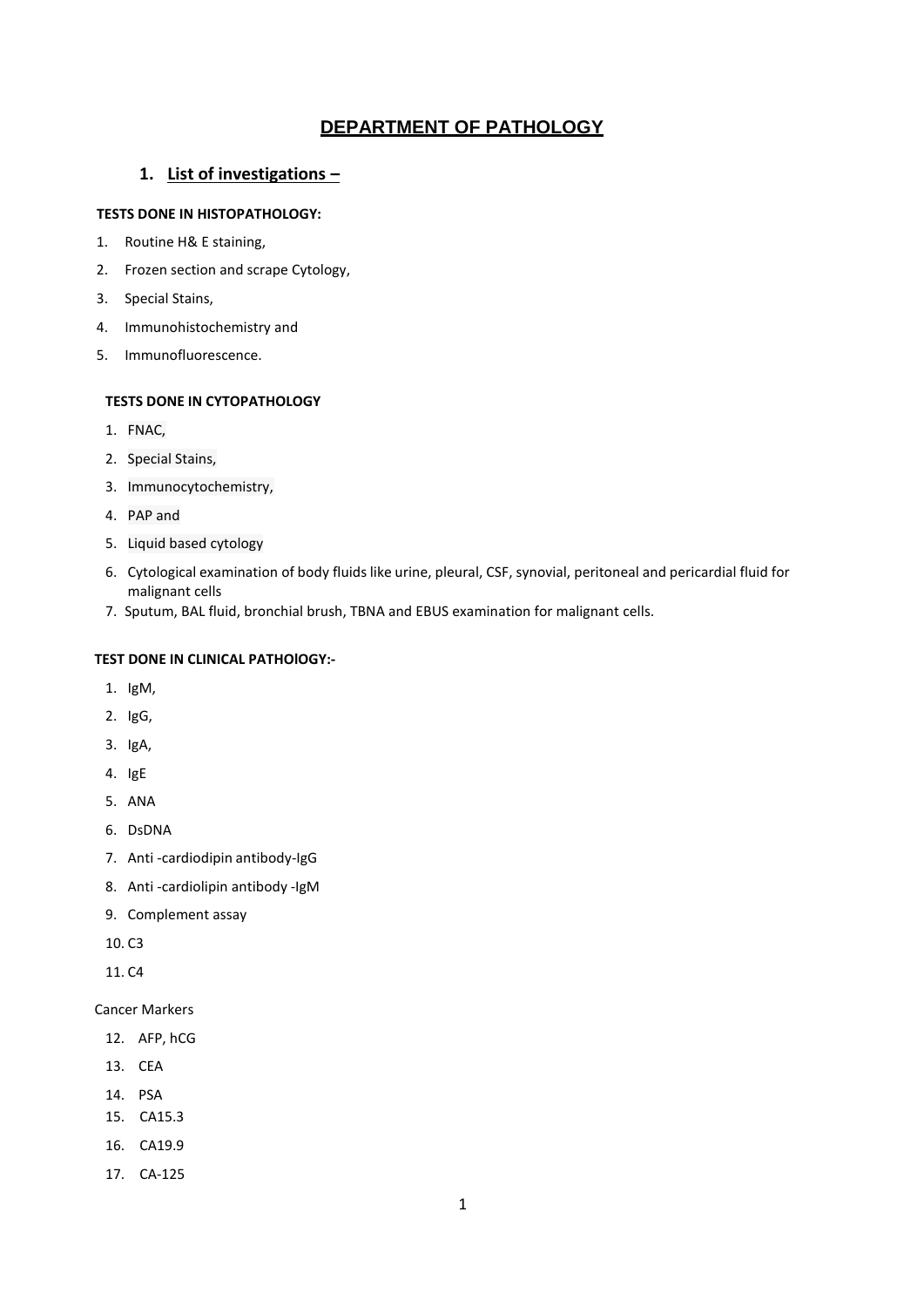18. Serum electrophoresis for M Band

#### Diabetic profile

- 19. Serum Insulin
- 20. Glycosylated Hemoglobin
- 21. Urine sugar and urinary ketones.
- Fertility Panel
	- 22. Serum FSH
	- 23. Serum LH
	- 24. Serum Prolactin
	- 25. Serum Estradiol
	- 26. Serum Progesterone
	- 27. Serum T3 ,T4 ,TSH (only for infertility patients)
	- 28. DHEAS
	- 29. Anti sperm antibody
	- 30. Testosterone

#### Thyroid Profile

- 31. Serum T3, T4, TSH
- 32. TPO
- 33. Thyroglobulin Ab

#### Haematological investigations

- 34. Haemoglobin estimation
- 35. Total leukocyte count
- 36. Total Erythrocyte count
- 37. Platelet count
- 38. MCV, MCH, PCV,MCHC
- 39. Differential leukocyte count
- 40. ESR
- 41. Peripheral smear reporting for haemoparasite
- 42. Peripheral smear reporting for haematological abnormalities
- 43. Reticulocyte count
- 44. Absolute eosinophil count
- 45. LE cell Phenomenon
- 46 Bleeding time
- 47 Clotting time
- 48 Coagulation Profile

#### Urine analysis

49 Urine albumin and 24 hours estimation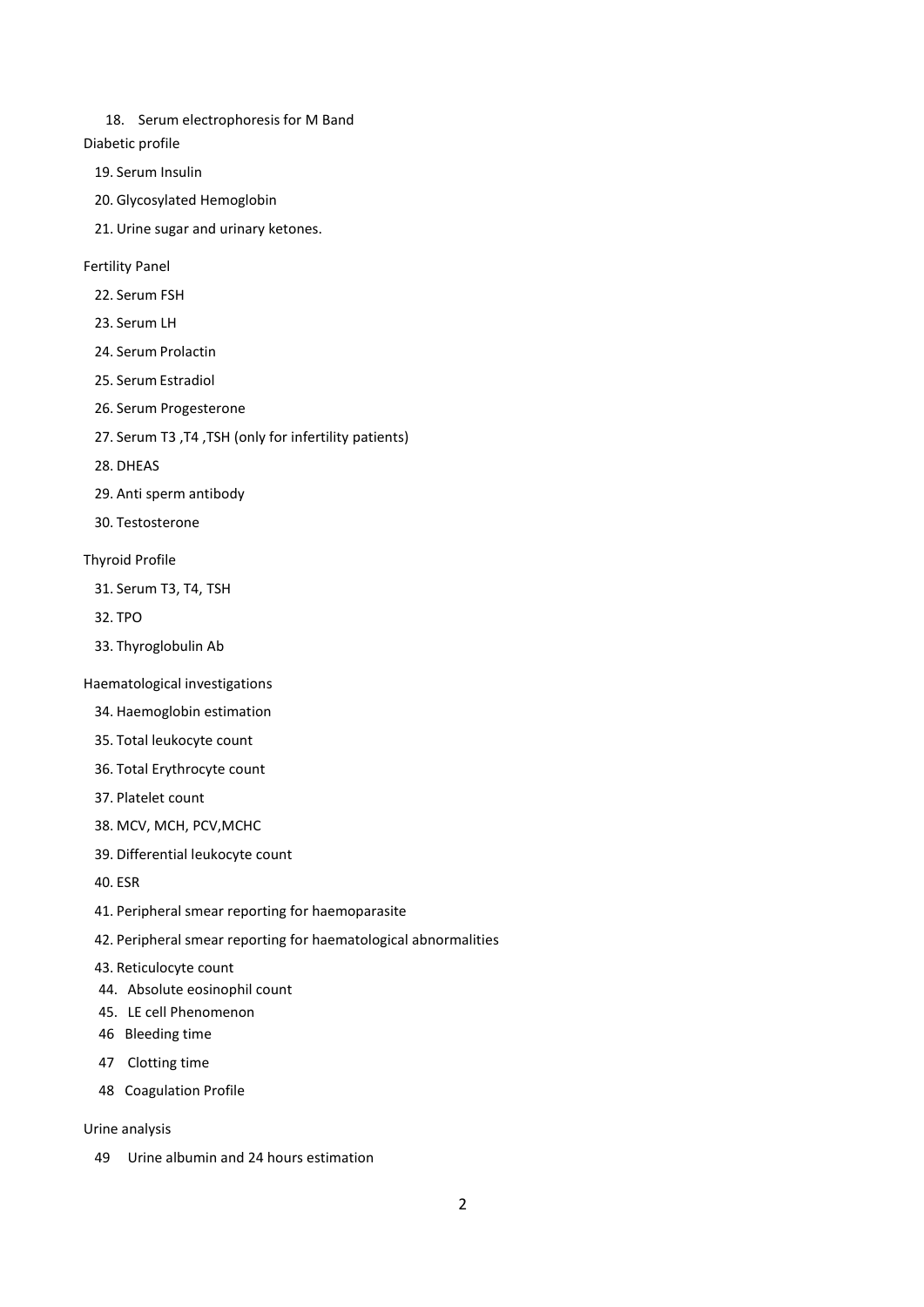- 50 Urine for microalbumin
- 51 Urine glucose/sugar
- 52 Urine for ketone bodies
- 53 Urine for bile salts, pigments & urobilinogen
- 54 Urine for blood
- 55 Urine pH
- 56 Urine specific gravity
- 57 Urine for leucocytes/Nitrates
- 58 Microscopy examination of urine sediments
- 59 Bence Jones protein (Urine)

#### Miscellaneous

- 60 Serum Cortisol estimation
- 61 PTH
- 62 Vitamin D levels
- 63 Serum Ferritin
- 64 ANA and dsDNA

#### **SPECIAL HAEMATOLOGY**

- 1. Flow Cytometry
- 2. Cytochemistry for leukemia
- 3. Bonemarrow aspiration and bone marrow biopsy examination
- 4. Nephelometry
- 5. Coagulation profile
- **6.** Platelet aggregometry

#### **MOLECULAR LAB**

1. HLA Typing studies

#### **TESTS DONE IN CENTRAL COLLECTION CENTRE**

- 1. Hemoglobin estimation
- 2. Total leukocyte count
- 3. Total Erythrocyte count
- 4. Platelet count
- 5. MCV, MCH, PCV,MCHC
- 6. Differential leukocyte count
- 7. ESR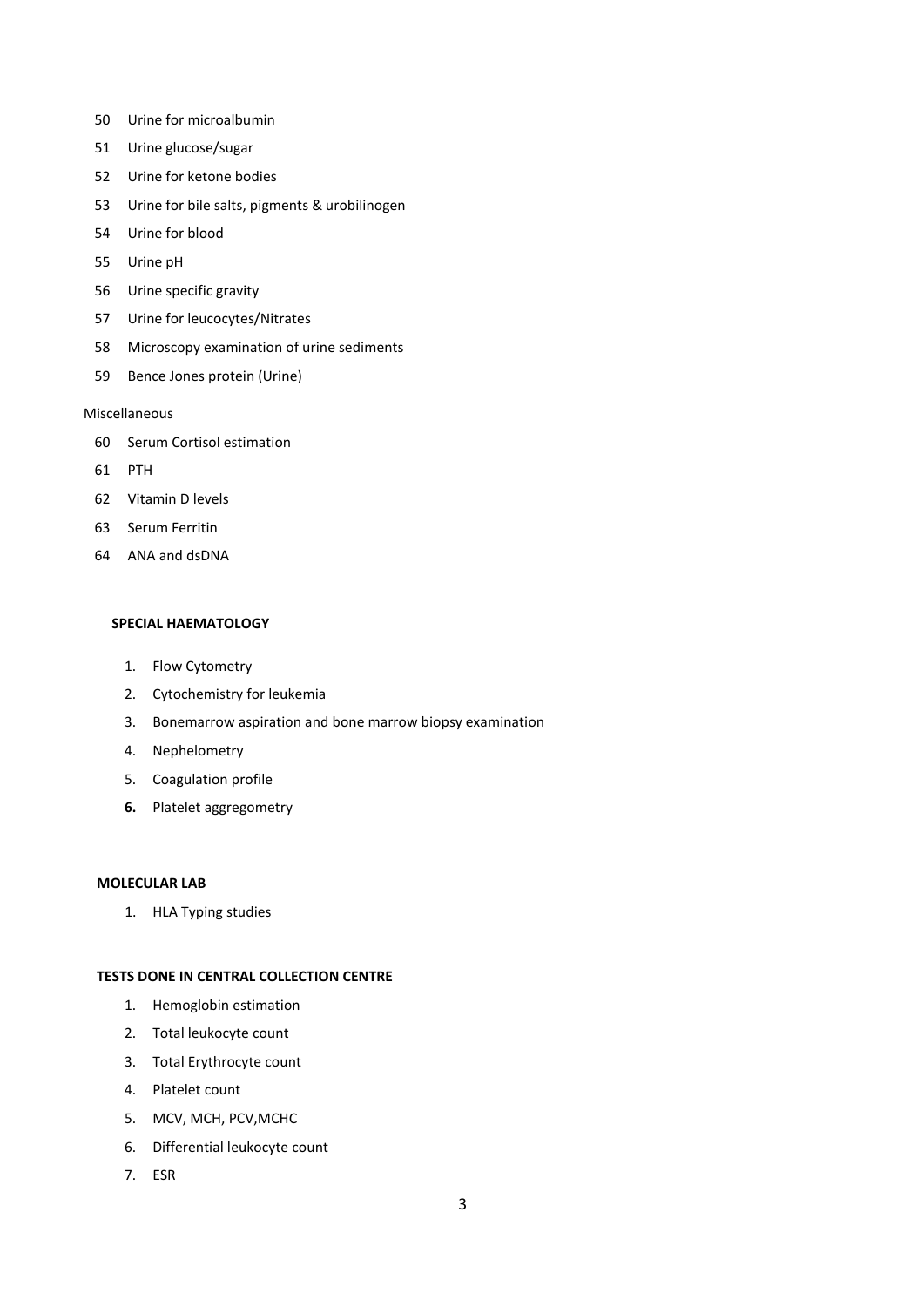- 8. Peripheral smear reporting for haemoparasite
- 9. Peripheral smear reporting for haematological abnormalities
- 10. Reticulocyte count
- 11. Absolute eosinophil count
- 12. LE cell Phenomenon
- 13. Bleeding time
- 14. Clotting time

#### Urine analysis

- 15. Urine albumin and 24 hours estimation
- 16. Urine for microalbumin
- 17. Urine glucose/sugar
- 18. Urine for ketone bodies
- 19. Urine for bile salts, pigments & urobilinogen
- 20. Urine for blood
- 21. Urine pH
- 22. Urine specific gravity
- 23. Urine for leucocytes/Nitrates
- 24. Microscopy examination of urine sediments

#### Stool Examination

- 25. Stool for occult blood
- 26. Stool for ova/cyst or any other microscopically detected parasites
- 27. Sputum examination for malignant cells

#### **TESTS DONE IN GYNAE LAB**

- 1. Hemoglobin estimation
- 2. Total leukocyte count
- 3. Total Erythrocyte count
- 4. Platelet count
- 5. MCV, MCH, PCV,MCHC
- 6. Differential leukocyte count
- 7. Peripheral smear reporting for haemoparasite
- 8. Peripheral smear reporting for haematological abnormalities
- 9. Urine examination
- 10. Thyroid profile
- 11. Blood grouping
- 12. Urine for pregnancy test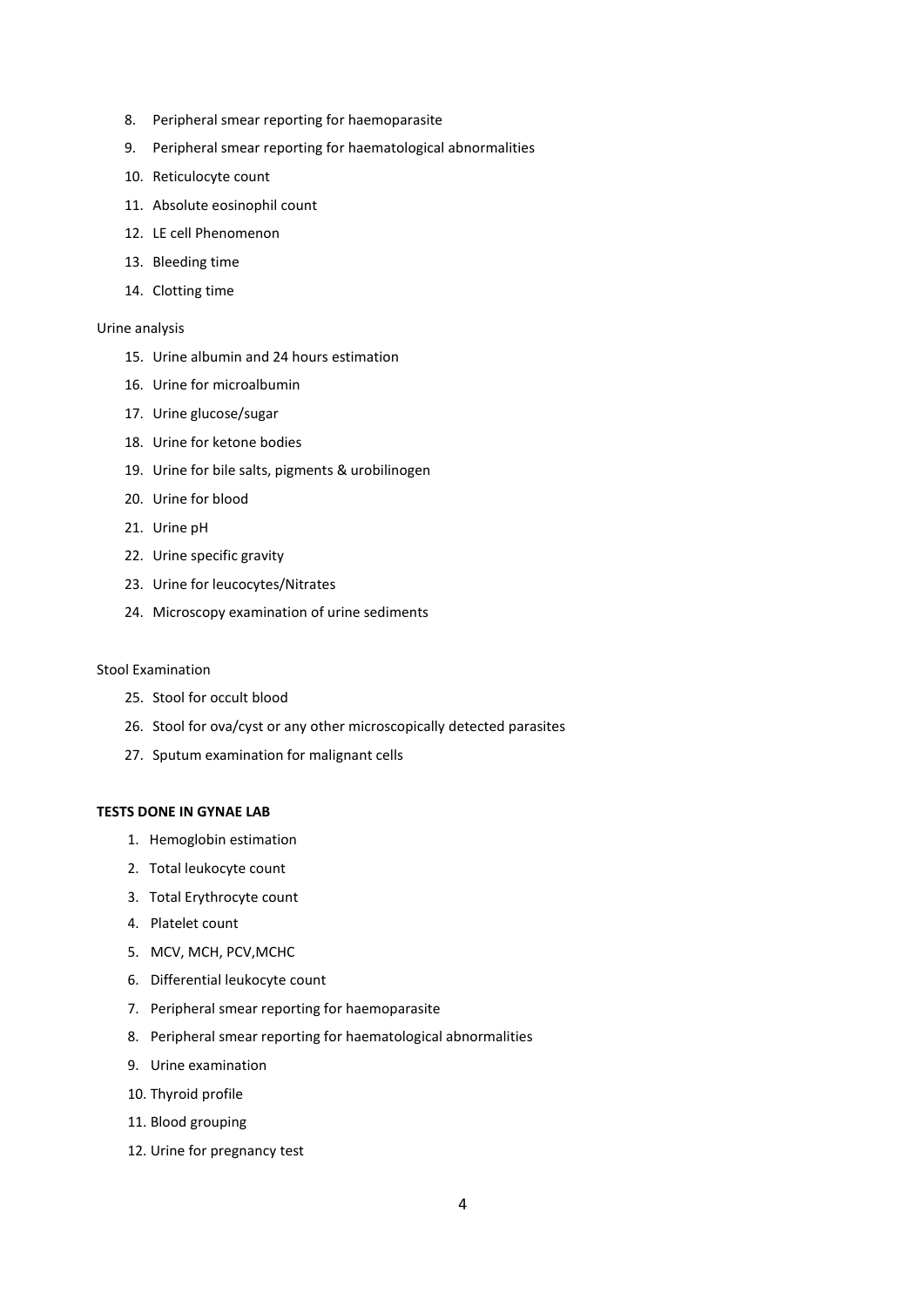### **TESTS DONE IN BURNS & PLASTIC LAB**

- 1. Hemoglobin estimation
- 2. Total leukocyte count
- 3. Total Erythrocyte count
- 4. Platelet count
- 5. MCV, MCH, PCV,MCHC
- 6. Differential leukocyte count
- 7. ESR
- 8. Peripheral smear reporting for haemoparasite
- 9. Peripheral smear reporting for haematological abnormalities
- 10. Serum electrolytes
- 11. Blood urea

#### **TESTS CARRIED OUT IN PATHOLOGY LABORATORY, NEW EMERGENCY BLOCK**

- 1. CBC
	- i. Hb
	- ii. TLC/DLC
	- iii. Platelet Count
	- iv. RBC Count
	- v. MCV
	- vi. MCH
	- vii. MCHC
	- viii. RDW
	- ix. Peripheral Smear for hemoparasite
- 2. Absolute Eosinophil Count
- 3. Coagulation Profile
	- i. PT
	- ii. APTT
	- iii. INR
- 4. Urine Examination Routine & Microscopy
- a. **Routine**
	- i. Protein
	- ii. Sugar
	- iii. Ketones
	- iv. S. Gravity
	- v. pH
- b. **Microscopy**
	- i. Pus Cells
	- ii. Epithelial Cells
	- iii. Casts
	- iv. Crystals
	- v. Others
- 5. Body Fluids for Cell Count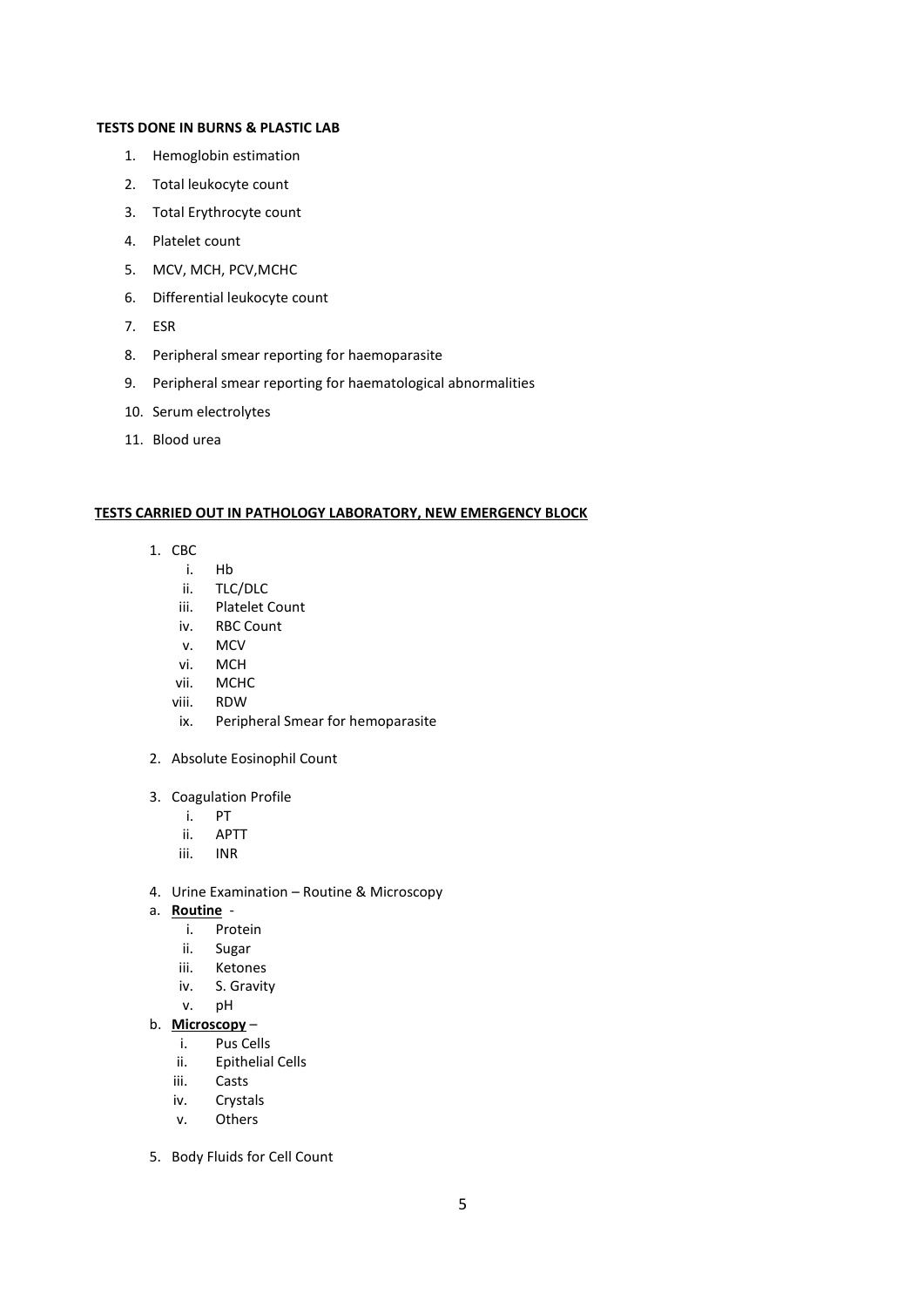6. CSF for Cell Count

(Fluid Cytology for malignant cell is done in Cytology Lab. R.No. 410, VMMC College Building on all working days).

#### **2. List of sample collection counters/rooms and sample collection timings**

#### **a) Central Collection Centre:**

Central **Collection** Centre is situated at OPD Phase –III (Ground Floor), Room No. 19 where the samples from **OPD and wards** are collected for Departments of Clinical Pathology /Laboratory Medicine, Biochemistry and Microbiology.

**All routine haematology/ urine/ stool**samples for pathological tests are processed in this lab. Reports are dispatched to the various OPD and wards the same evening.

#### **Registration & Sample collection Time for OPD**

Monday to Friday: 9:00 A.M. to 11:30 A.M. Saturdays : 9:00 A.M. to 10:00 A.M. **Sample collection for ward** Monday to Friday: 9:00 A.M. to 11:30 A.M. Saturdays : 9:00 A.M. to 10:30 A.M.

#### **b) Gynae Lab:**

Gynae Lab is situated at First floor, Gynae OPD where the samples from **ANCOPD and wards** are collected for Department of Obst. & Gynae.

#### **Sample collection Time for OPD**

Monday to Friday: 9:00 A.M. to 11:30 A.M.

Saturdays : 9:00 A.M. to 10:00 A.M.

### **Sample collection for ward**

Monday to Friday: 9:00 A.M. to 11:30 A.M.

Saturdays : 9:00 A.M. to 10:30 A.M.

#### **c) Burn and Plastic Lab:**

Burns & Plastic Lab is situated at Ground floor, Burns & Plastic OPD where the samples from **OPD and wards** are collected for Department of Burns & Plastic.

It caters to all indoor and outdoor cases of Burn and Plastic Department

#### **Sample collection Time for OPD**

Monday to Friday: 9:00 A.M. to 11:30 A.M.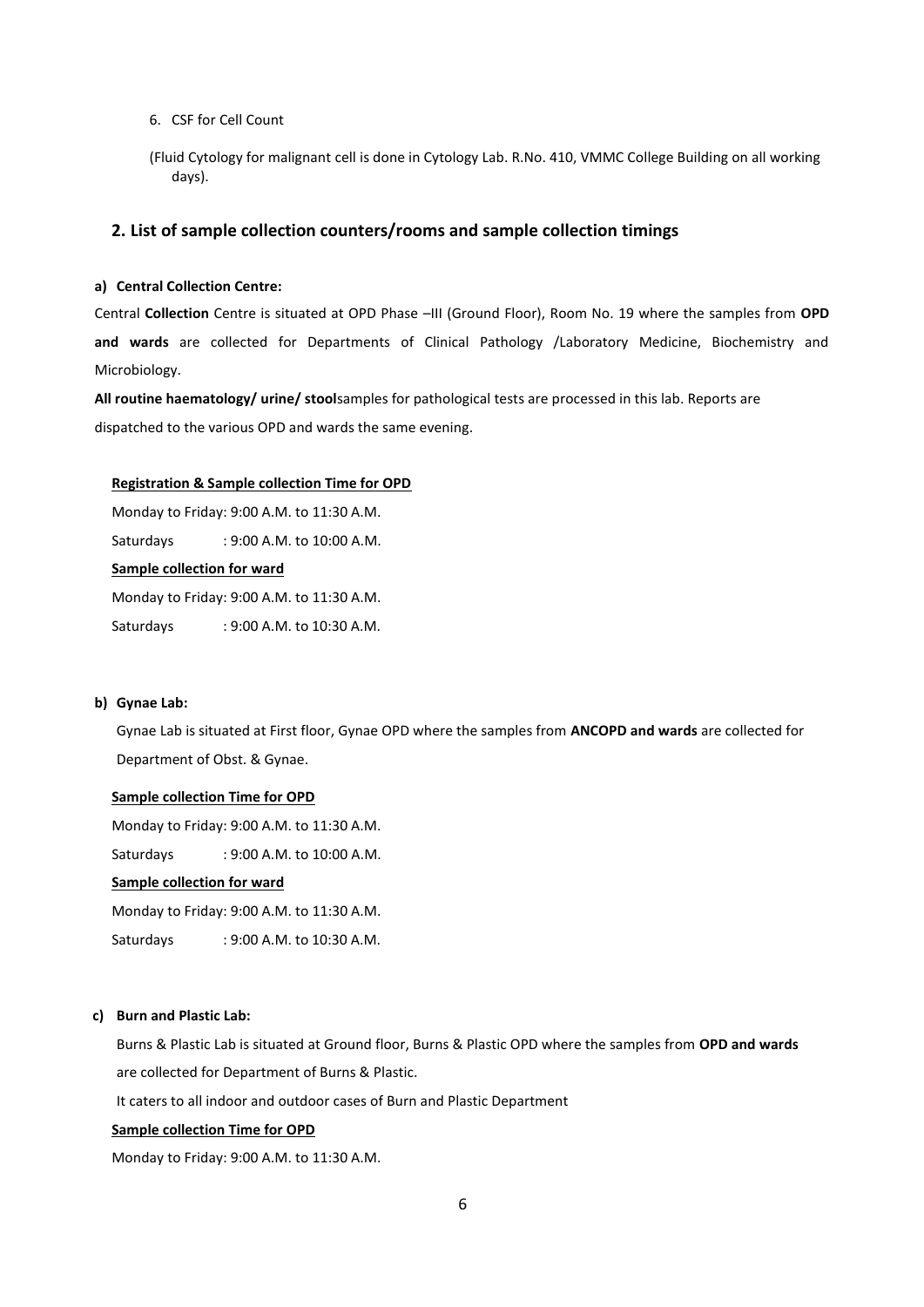Saturdays : 9:00 A.M. to 10:00 A.M.

#### **Sample collection for ward**

Monday to Friday: 9:00 A.M. to 11:30 A.M.

Saturdays : 9:00 A.M. to 10:30 A.M.

#### **d) Emergency lab:**

Emergency lab is located at First floor, New Emergency building (NEB). Samples from casualty (24 hrs) and all indoor patients after 4:00 P.M.

Operational 24 hours all days, including Sundays and holidays, providing emergency services.

#### **e) Super speciality block lab (SSB) –**

Super speciality block lab is located at Third floor, Super speciality block building (SSB).

#### **Sample collection Time for OPD**

Monday to Friday: 9:00 A.M. to 11:30 A.M.

Saturdays : 9:00 A.M. to 10:00 A.M.

### **Sample collection for ward**

Monday to Friday: 9:00 A.M. to 11:30 A.M.

Saturdays : 9:00 A.M. to 10:30 A.M.

### **f) Histopathology:**

Histopathology lab is situated at  $4^{th}$  floor, VMMC College building. All surgical specimens / tissue biopsies from the various departments of Safdarjung Hospital are received, processed and examined microscopically to reach a definite diagnosis.

**Sample Receiving Time** : 10:00 A.M. – 12:00 Noon (Monday to Friday) 2:00 P.M. – 3:00 P.M. (Monday to Friday) 10:00 A.M. – 11:30 A.M. (Saturday)

#### **g) Cytopathology:**

Fine Needle Aspiration Cytology (FNAC) done in Room No. 557, 5<sup>th</sup> Floor, OPD Building

Timings: **Registration**: 9:30 A.M. – 11:00 A.M. (Monday to Friday)

9:30 A.M. – 10:30 A.M. (Saturday)

All the patients registered undergo FNAC procedure on the same day.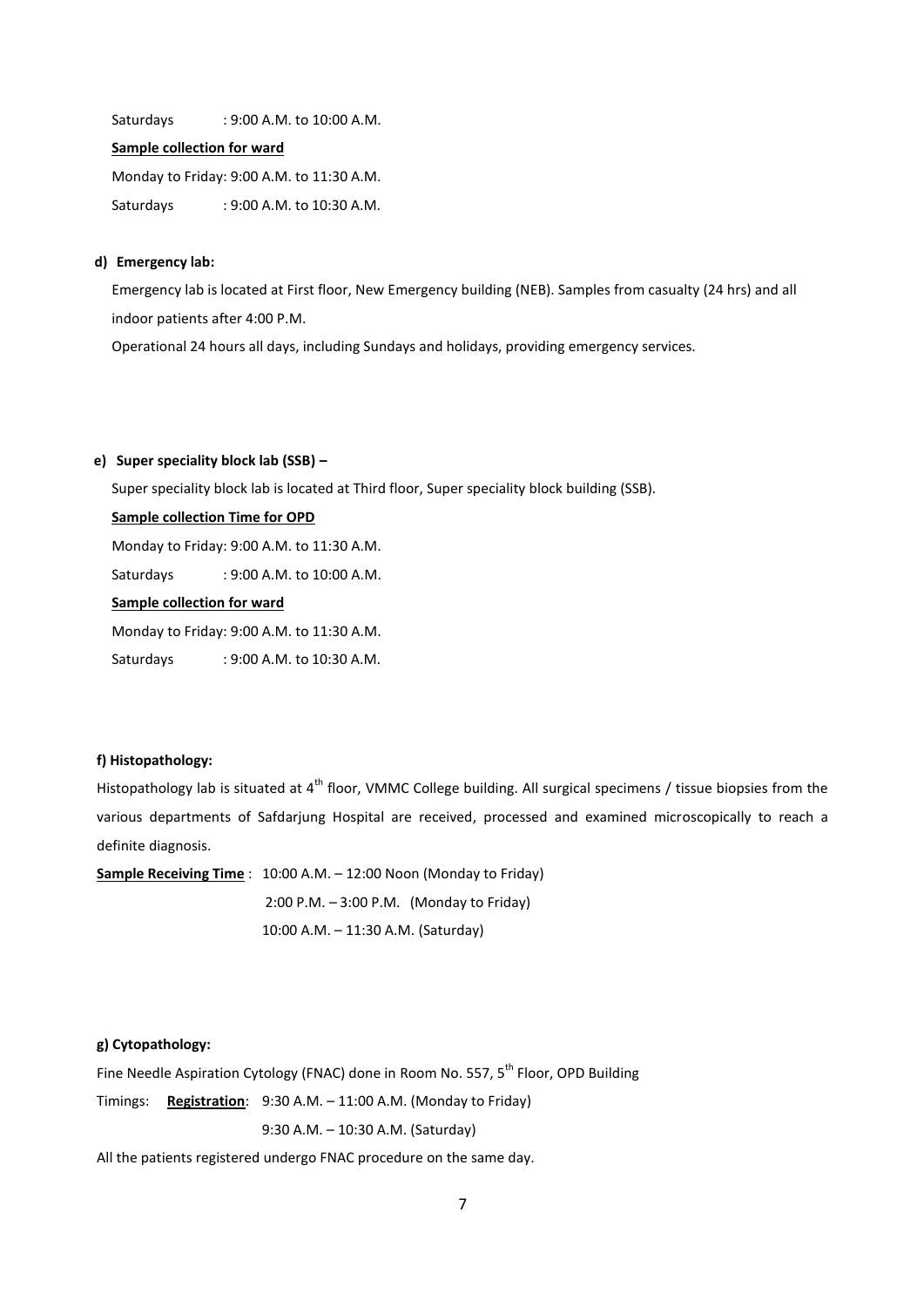Pap's Smears & fluid Cytology: Room No.410, in Fourth Floor, Deptt. of Pathology, Vardhman Mahavir Medical

College building.

**Receiving time**: 9:30 A.M. – 12:00 Noon daily.

#### **h) Main Lab:**

Main lab is situated in  $2^{nd}$  Floor, B wing, Old casualty building

# **Registration & Sample Collection time**:

|                | Mon to Fri.(OPD) - 09:00 A.M. to 11:30 A.M.    |
|----------------|------------------------------------------------|
|                | Mon to Fri. (Ward) $-09:00$ A.M. to 12:00 Noon |
| On Sat. (OPD)  | $-09:00$ A.M. to 10:30 A.M.                    |
| On Sat. (Ward) | $-09:00$ A.M. to 11:00 A.M.                    |

All tests done as per the list of tests done in clinical pathology.

#### **i) Special hematology:**

Special hematology lab is situated in Room No. 212,  $2^{nd}$  Floor, B wing, Old casualty building Sample Collection time: 9:00 A.M. – 12:00 Noon

#### **j) Molecular Lab:**

Molecular lab is situated in Room No. 216, 2<sup>nd</sup> Floor, B wing, Old casualty building HLA typing of all the cases referred from renal transplant unit and others.

### **3. Report dispatch counters:-**

#### **a) Central Collection Centre [OPD Blood Sample Collection for multiple test]:**

Report dispatch – All ward reports are dispatched to the respective wards on the same day.

All OPD reports are dispatched to the respective OPDs, early morning next day.

#### **b) Gynae Lab:**

#### **Report dispatch**–

All ward reports are dispatched to the respective wards on the same day.

All OPD reports are distributed at the report distribution counter in Gynae OPD under Deptt. of Obst. & Gynae.

Some OPD reports like Hb and urine are given at the same time to the patient.

#### **c) Burn and Plastic Lab:**

#### **Report dispatch**–

All ward reports are dispatched to the respective wards on the same day.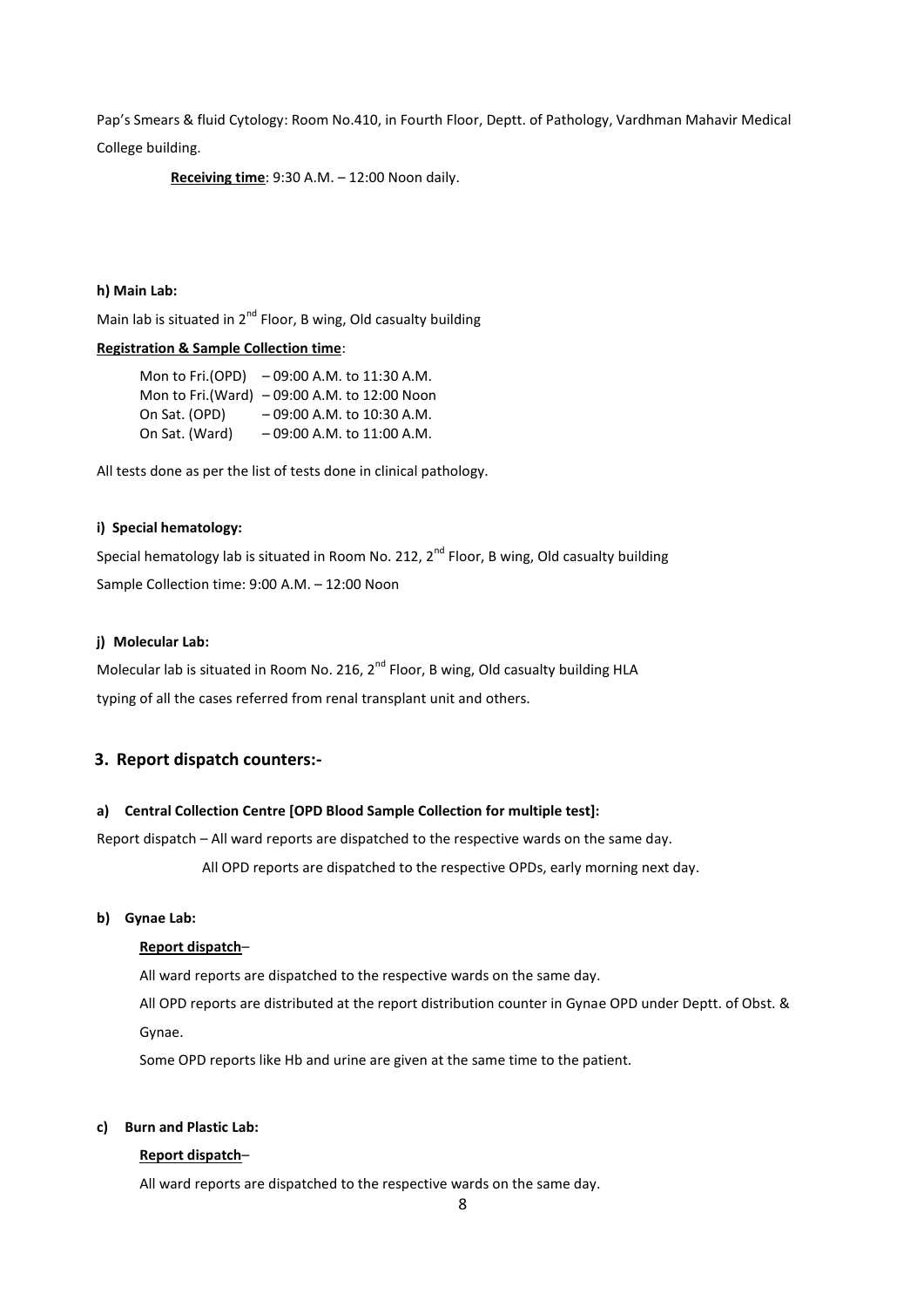All OPD reports are distributed at the report distribution counter in Burns & Plastic OPD under Deptt. of Burns & Plastic surgery.

#### **d) Emergency lab:**

Reports dispatched to the respective units by MTW worker.

#### **e) Histopathology:**

**Report dispatch** – Room No. 413, 4<sup>th</sup> Floor, Vardhman Mahavir Medical College building. Time – 9:00 A.M. to 12:00 Noon (Monday to Saturday)

#### **f) Cytopathology:**

**FNAC report dispatch** – Room No. 557, 5<sup>th</sup> Floor, OPD Building

Time – 9:30 A.M. to 12:00 Noon

**Pap smear and LBC report dispatch** – All reports are dispatched to be distributed at the report distribution counter in Gyane OPD under Deptt. of Obst. & Gynae.

**Fluid cytology report** – Room No. 410, 4<sup>th</sup> floor, Vardhman Mahavir Medical College building

Time – 9:00 A.M. to 12:00 Noon

#### **g) Main Lab:**

#### **Report dispatch** –

All ward reports are dispatched to the respective wards.

All OPD reports are dispatched to be distributed at the report distribution counter No. 3 in Room No. 211, IInd floor, B-wing, Old casualty building.

#### **Time**:

Mon to Fri.(OPD) – 09:00 A.M. to 11:30 A.M. Mon to Fri.(Ward) – 09:00 A.M. to 12:00 Noon On Sat. (OPD) – 09:00 A.M. to 10:30 A.M. On Sat. (Ward) – 09:00 A.M. to 11:00 A.M.

#### **h) Special hematology:**

#### **Report dispatch** –

All reports are to be collected from Room No. 212, IInd floor, B-wing, Old casualty building.

Time – 9:00 AM to 12:00 Noon

#### **i) Molecular Lab:**

#### **Report dispatch** –

All reports are to be collected from Room No. 216, IInd floor, B-wing, Old casualty building.

Time – 9:00 A.M. to 12:00 Noon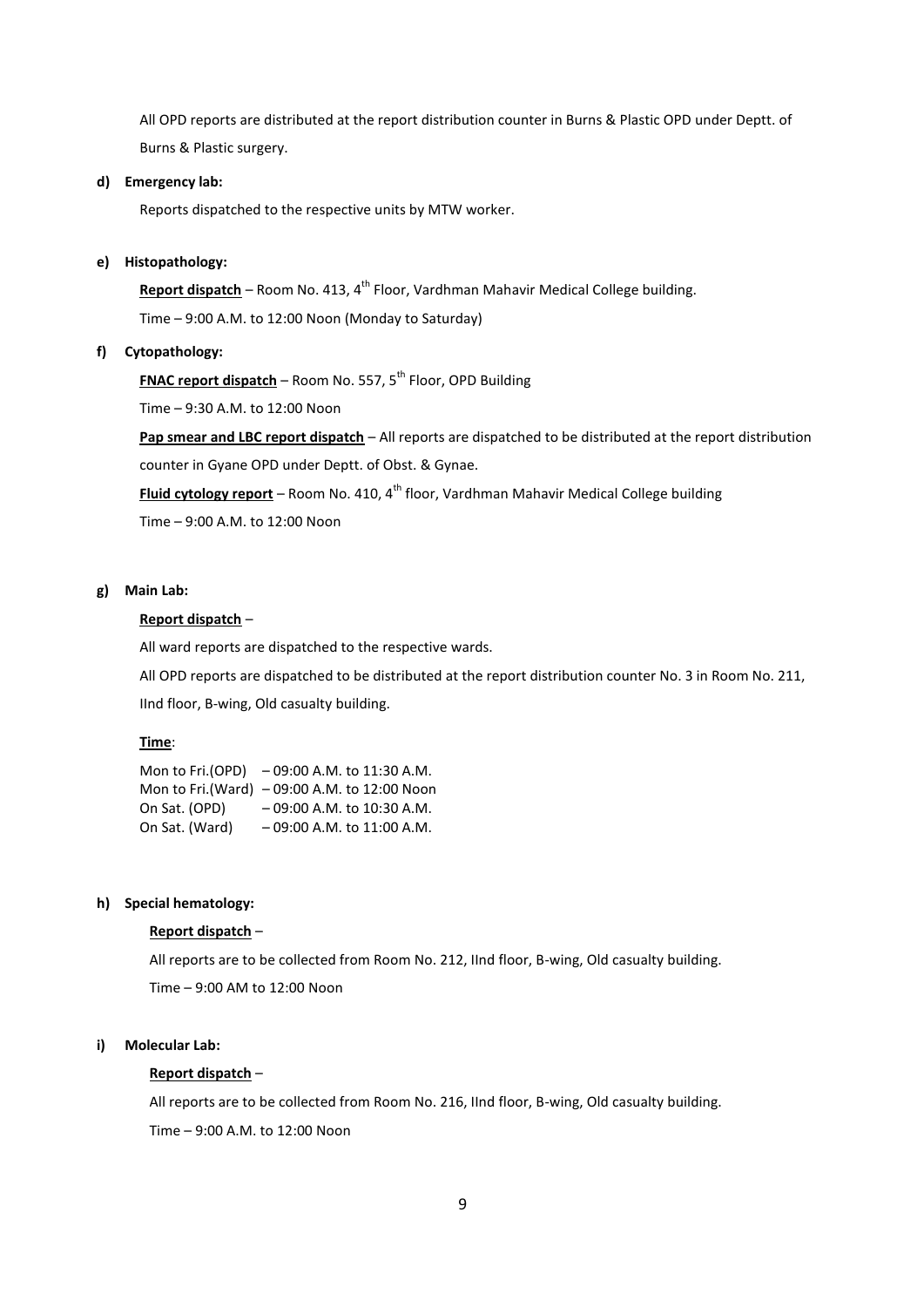# **DEPARTMENT OF BIOCHEMISTRY**

# **1) LIST OF INVESTIGATIONS:**

### **CLINICAL BIOCHEMISTRY UNIT + BIOCHEMISTRY LAB, NEW EMERGENCY BLOCK**

**A) Clinical Biochemistry Unit:**

- **1. Blood Sugar**
- Fasting
- PP
- Random
- OGTT
- **2. KFT**
- Urea
- Creatinine
- **3. Serum Electrolyte**
- Na+
- K+
- **4. LFT**
- T. Bil
- D. Bil
- I. Bil
- AST
- ALT
- ALP
- **5. S. Protein**
- Albumin
- Globulin
- **6. Lipid Profile**
- Triglycerides
- Total Cholesterol
- LDL
- HDL
- TC: HDL Ratio
- **7. Cardiac**
- Total CK
- CK-MB
- LDH

**8.** Sr. Ca+

- **9.** Sr. Phosphorous
- **10.** Sr. Amylase
- **11.** Sr. Uric Acid
- **12.** Urinary Creatinine
- **13.** Creatinine Clearance
- **14.** Asitic/Plural Fluid Protein
- **15.** 24hr. Urinary Calcium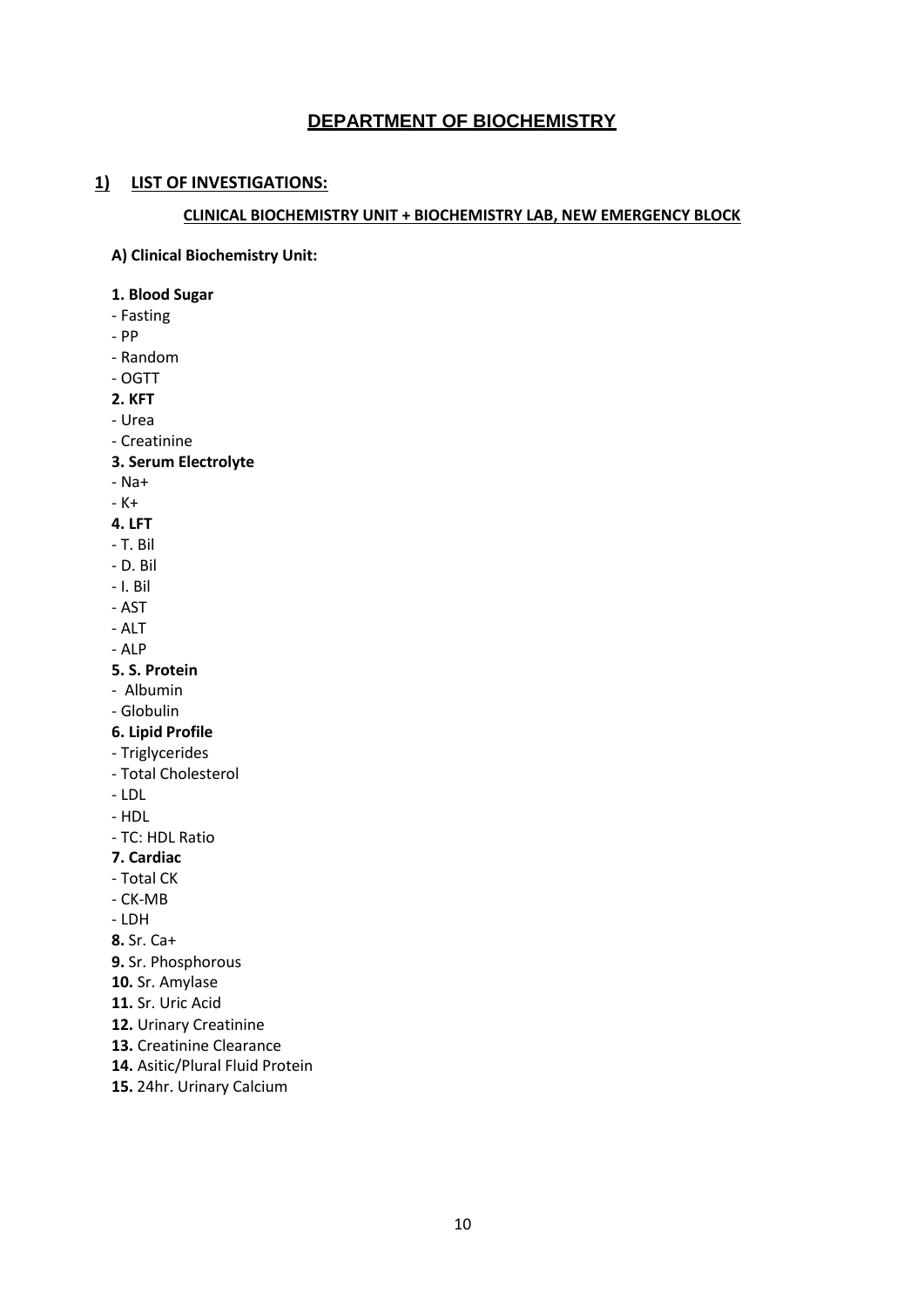# **B) Biochemistry Lab, New Emergency Block:**

- 1. Blood Sugar
	- Fasting
	- Random
- 2. KFT
	- Urea
	- Creatinine
- 3. Serum Electrolytes
	- Sodium
	- Pottassium
- 4. LFT
	- Total Billirubin
	- Direct Billirubin
	- AST
	- ALT
	- ALP
- 5. Cardiac Enzymes
	- Total CK
	- CK-MB
- 6. CSF
	- CSF-Sugar
	- CSF-Protein
- 7. Amylase
- 8. Asitic/Pleural Fluid
	- -Sugar
	- -Protein

# **2) SAMPLE COLLECTION COUNTERS:**

| S. No. | <b>Sample Collection Counters</b>                                                                         | <b>Timing</b>     |
|--------|-----------------------------------------------------------------------------------------------------------|-------------------|
| a)     | Central Collection, Room No. 19, OPD Block                                                                | 9am To 11:30am    |
| b)     | Biochemistry Collection at Biochemistry Department, Old<br>Emergency Block, 3rd Floor                     | 9am To 11:30am    |
| C)     | For Blood Sugar & Lipid Profile, Room No. 415, Biochemistry<br>Department, Old Emergency Block, 3rd Floor | 8:30am To 11:30am |
| d)     | Room No. 312, 3 <sup>rd</sup> Floor, Super Specialty Building                                             | 9am To 11:30am    |
| e)     | Sample Collection Counter, Waiting Hall, 1 <sup>st</sup> Floor, New Emergency<br><b>Block</b>             | 24 Hrs.           |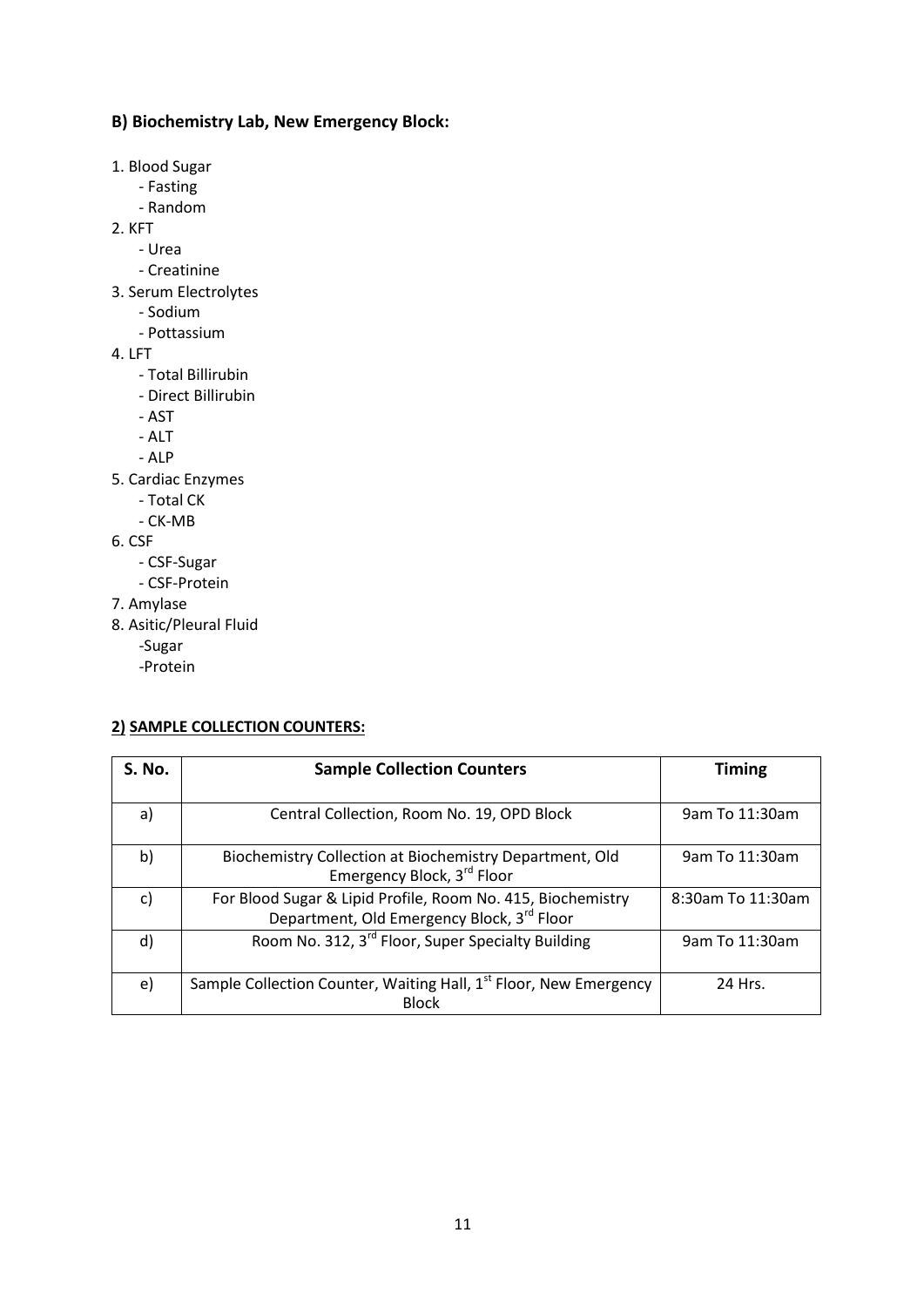# 3) **DISPATCH COUNTERS:** Reports are dispatched in:-

| S. No. | <b>Dispatch Counters</b>                                                                       | <b>Timing</b>  |
|--------|------------------------------------------------------------------------------------------------|----------------|
| a)     | Reporting room of all OPDs in OPD Block                                                        | 9am To 11:30am |
| b)     | All Wards, ICU in all Old Emergency Block, NEB, SSB, H-Block,<br>Surgical, Ortho, Gynae wards. | 4pm To 5pm     |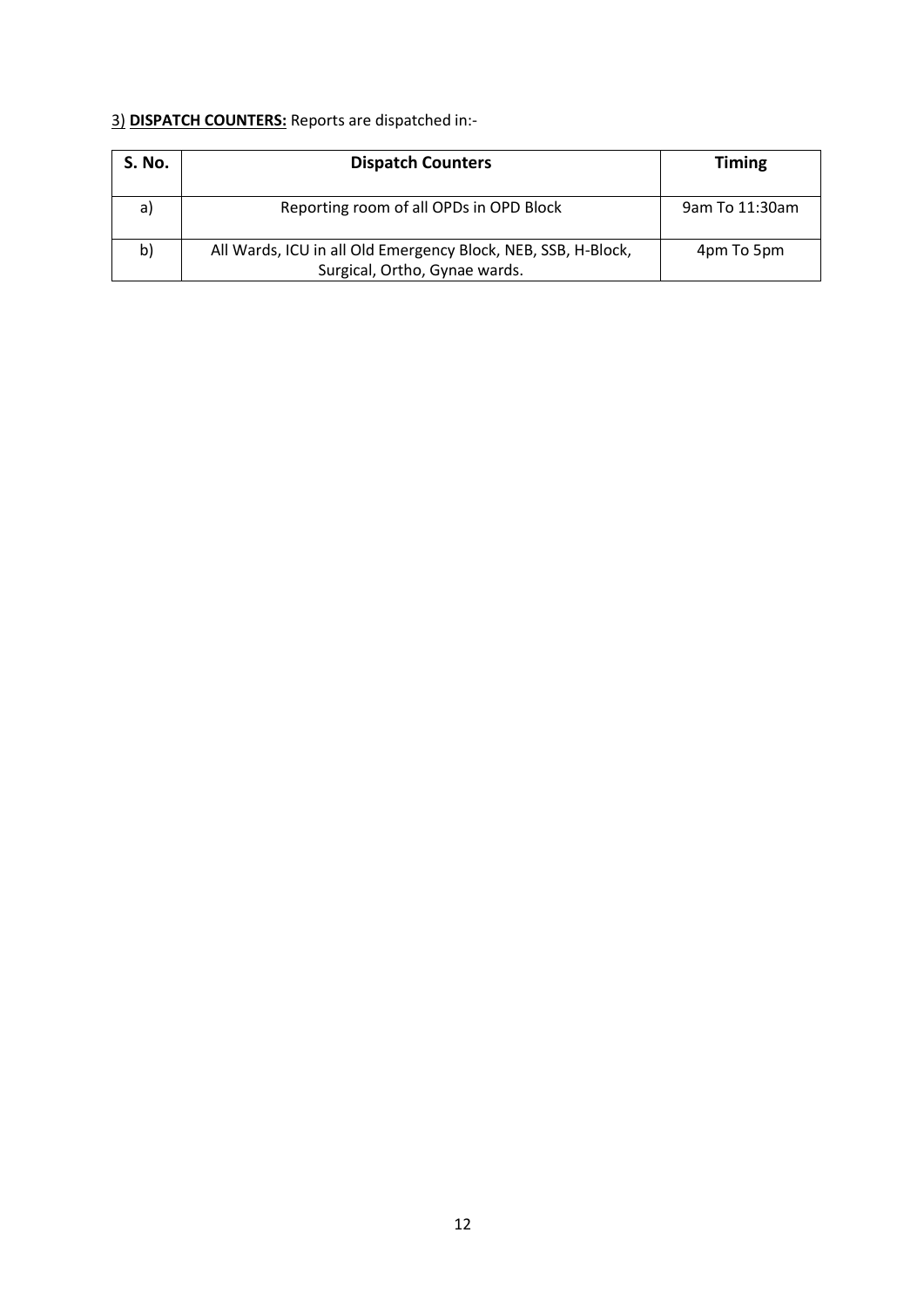# **DEPARTMENT OF MICROBIOLOGY**

## **1. LIST OF INVESTIGATIONS**

### **Bacteriology Test**

- 1. Urine Section
	- a) Culture using conventional method
	- b) Antibiotic susceptibility of isolated pathogens
- 2. Sterile Fluids including CSF Section
	- a) Direct gram stain of all sample
	- b) Culture using conventional method
	- c) Antibiotic susceptibility of isolated pathogens

d) Latex agglutination for selected pathogens (*Streptococcus pneumonia, Neisseria meningitides, Heamphilus influenza,* Group B *Streptococcus*) (on request)

### 3. Pus and Miscellaneous Section

a) Direct gram stain of sputum samples, endotracheal aspirate or any other sample that is requested

b) Culture of all samples (pus swabs, pus aspirate, throat swab, sputum, endotracheal aspirate, broncho-alveolar lavage, high vaginal swabs, semen, placental membrane, corneal scrapping, knee aspirate) by conventional method

- c) Albert's stain for throat swabs
- d) Antibiotic susceptibility of isolated pathogens

### 4. Blood Section

- a) Culture using conventional and automated methods
- b) Antibiotic susceptibility of isolated pathogens
- c) Antibiotic MIC by automated (on request)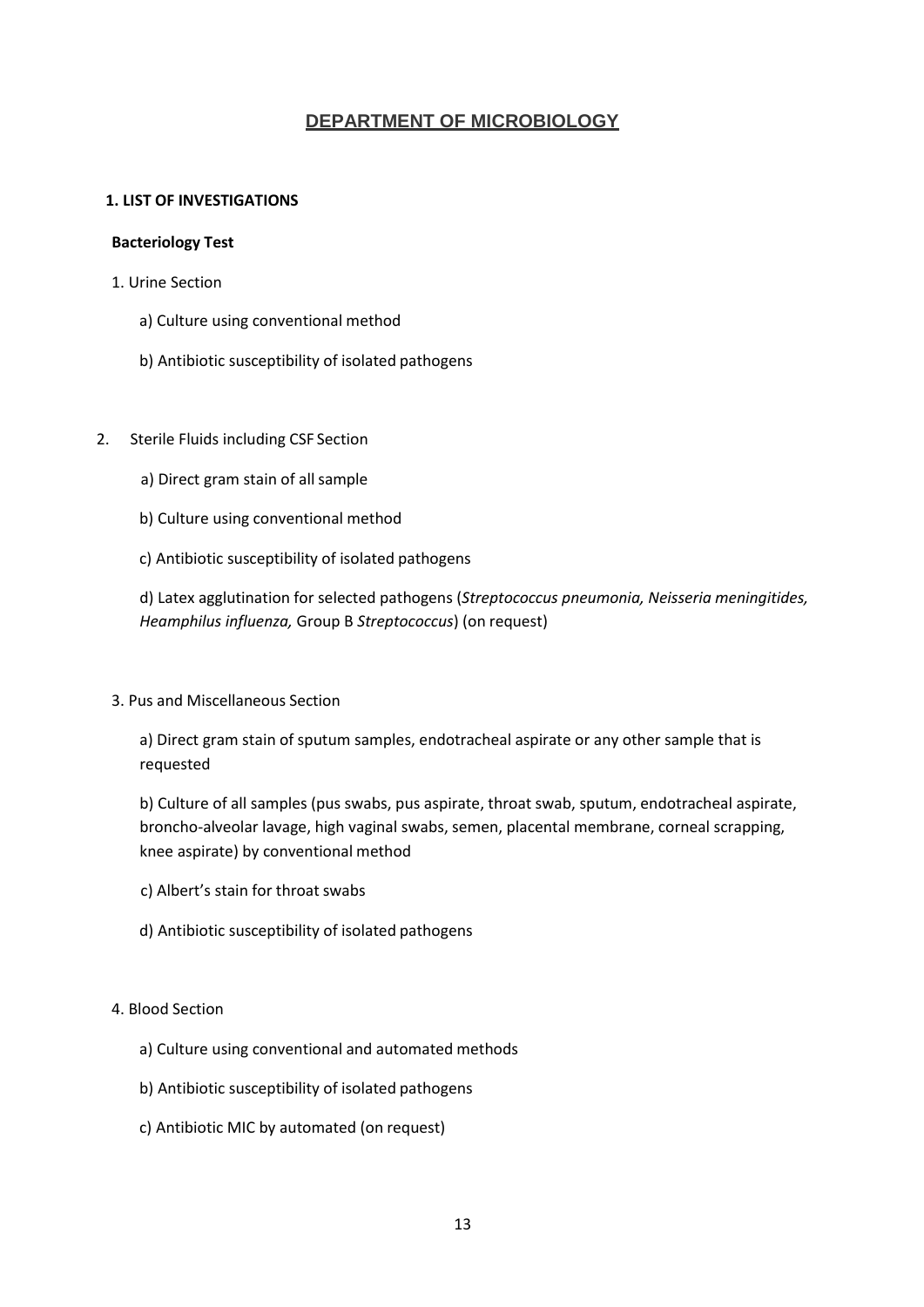# **Serology**

- 1. WIDAL
- 2. Typhi Dot
- 3. CRP test
- 4. Serum Procalcitonin (PCT) (Semiquantitative)
- 5. ASLO test
- 6. RA Factor test
- 7. Anti CCP Antibody test
- 8. Anti Leptospirosis Antibody test (Rapid and ELISA)
- 9. Anti Scrub Typhus Antibody test (Rapid and ELISA)

### **Parasitology**

- 1. Stool Routine Microscopy for ova and cyst
- 2. Stool for vibrio (Hanging Drop)
- 3. Stool culture and susceptibility
- 4. Stool for special parasites
- 5. Blood for microfilaria
- 6. Liver Abscess aspirate for Entamoeba histolytica/Hydatid cysts
- 7. Hydatid serology
- 8. Rapid Malaria Antigen test
- 9. Peripheral smear for malarial parasite
- 10. Kala Azar (rK39 Test)
- 11. Anti-Neurocycticercosis antibody Test
- 12. Anti- Entamoeba histolytica antibody Test
- 13. Filarial antigen test

# **Anaerobic**

- 1. Culture
- 2. Clostridium difficile toxin detection

## **Tuberculosis**

- 1. ZN Stain
- 2. Culture (MGIT)
- 3. Molecular tests (on request)

# **Mycology**

- 1. KOH mount
- 2. India ink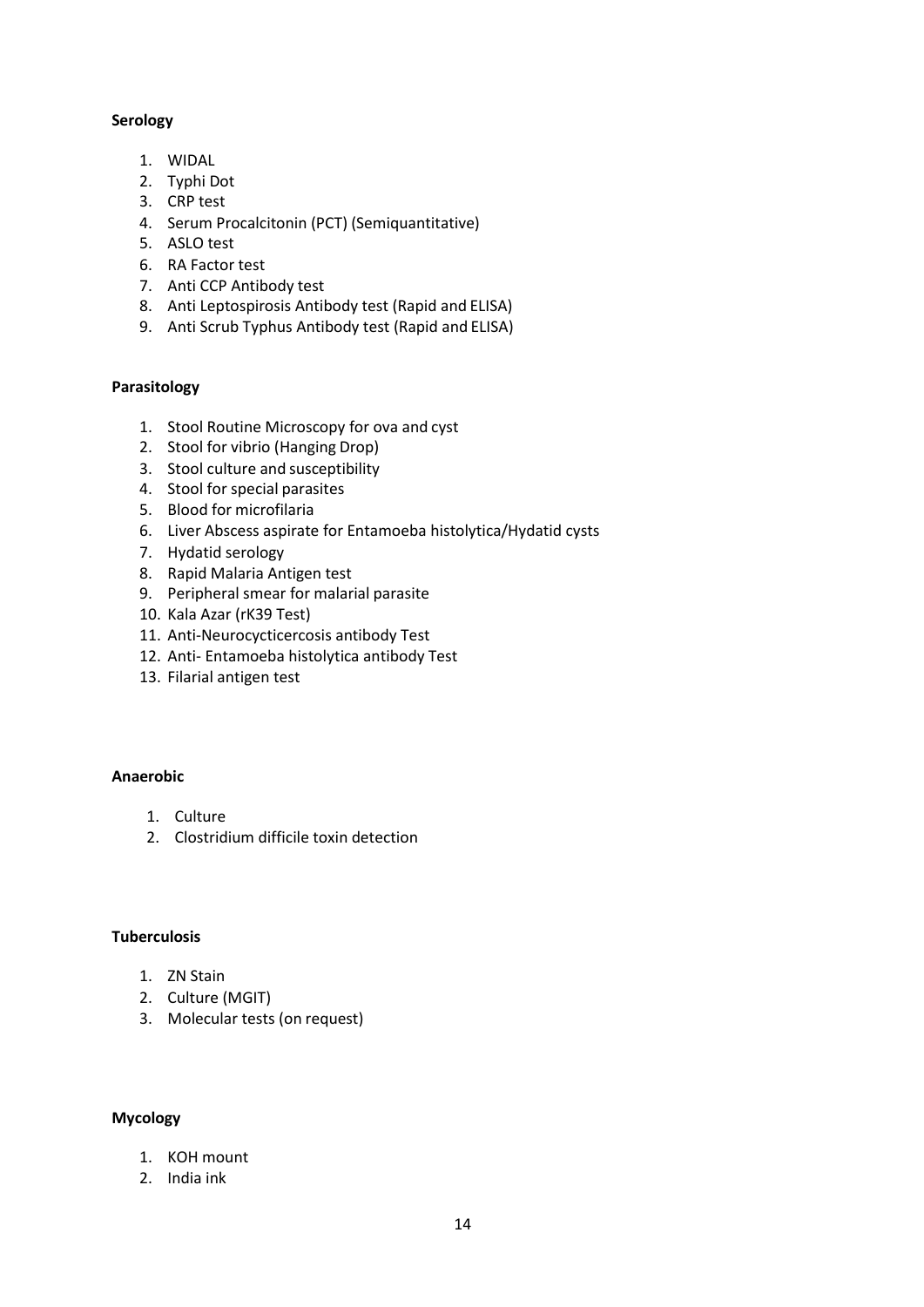- 3. Mycology stains grams and giemsa
- 4. Culture
- 5. Antifungal susceptibility test
- 6. Galactomannan
- 7. Pan Fungal PCR

# **Virology other than Hepatitis**

- 1. TORCH panel Test
- 2. Dengue NS1
- 3. Anti Dengue IgM
- 4. Anti Chikungunya IgM

### **Influenza A H1N1 (Swine Flu)**

- 1. Qualitative Real Time PCR
- 2. Respiratory Viral pathogens (on request)

### **Hepatitis**

- 1. Anti HBs Antibody titres for Health care workers
- 2. HBsAg ELISA
- 3. HBsAg Card Test
- 4. Anti HBcore Ab IgM
- 5. HBeAg ELISA
- 6. Anti HCV ELISA
- 7. HCV DOT Card Test
- 8. Anti HAV ELISA
- 9. Anti HEV ELISA
- 10. Anti HBS Ag ELISA (Semiquantitative)

# **STD**

- 1. HIV 1 & 2 Antibody Test (Immuno-chromatography, Lateral Flow)
- 2. HIV 1 & 2 Antibody Test (Immuno-concentration, Flow through)
- 3. HIV 1 & 2 Antibody Test (Enzyme Immuno Assay)
- 4. HIV 1 & 2 Antibody Test (ELISA)
- 5. CD<sub>4</sub> Cell Count
- 6. VDRL (Qualitative and Quantitative)
- 7. RPR (Qualitative and Quantitative)
- 8. TPHA
- 9. FTA-Abs
- 10. TP IgG ELISA
- 11. Gram Stain for Neisseria gonorrhoea, H ducreyi, Candida, Bacterial vaginosis
- 12. Giemsa stain for MNGC, Donovan Bodies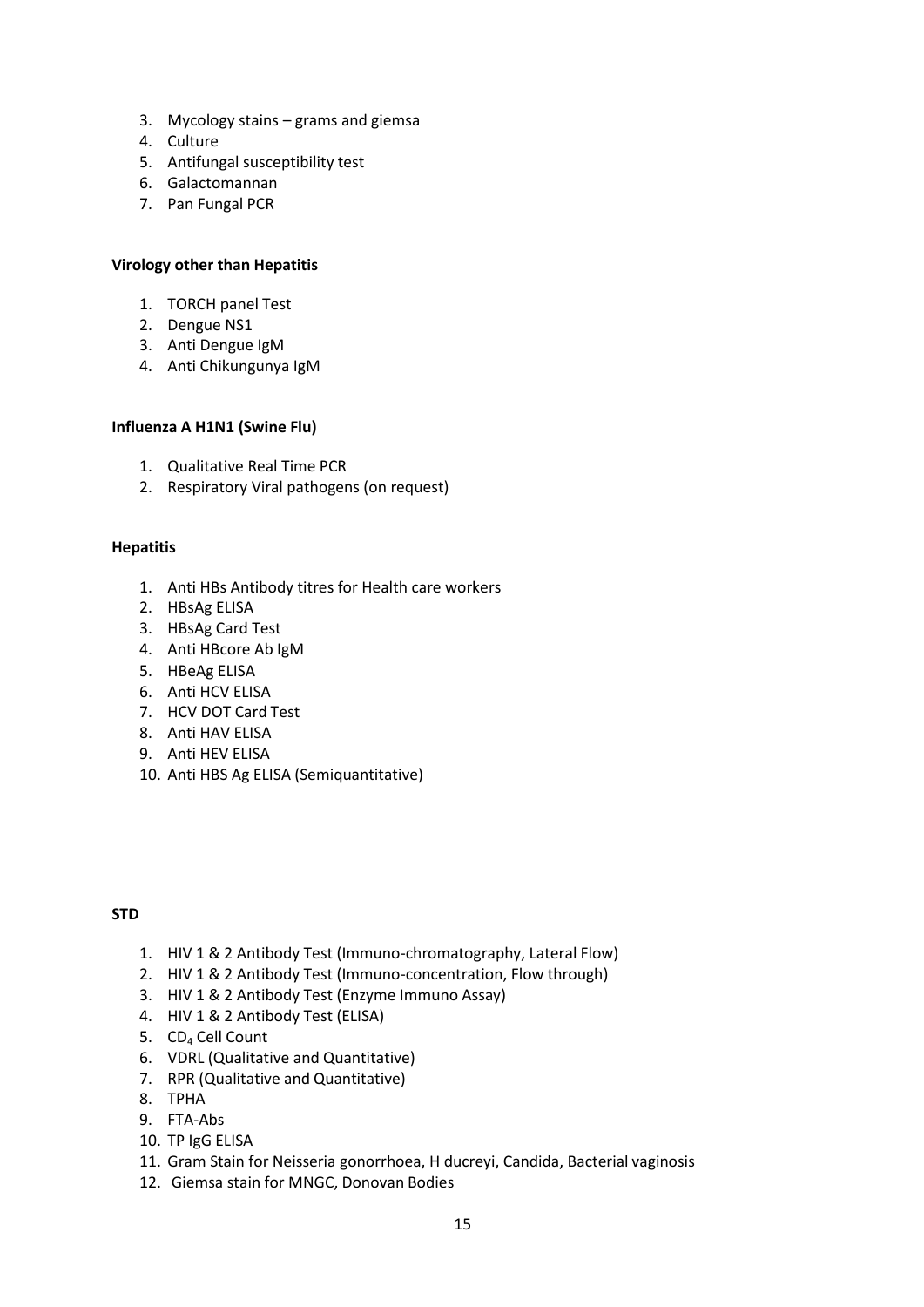- 13. Dark Ground examination for Treponema pallidum
- 14. Wet mount for Trichomonas vaginalis, KOH mont for Candida
- 15. Aerobic Culture for Neisseria gonorrhoea, Candida, Trichomonas vaginalis
- 16. Antimicrobial susceptibility testing for Neisseria gonorrhoea
- 17. Antimicrobial susceptibility testing for fluconazole

# **NEB**

- 1. Urine culture
- 2. Blood culture by Automated blood culture system BacTAlert 3D system
- 3. Pus culture Aspirate and swab
- 4. ET culture
- 5. Tissue culture
- 6. Culture of sterile body fluids pleural fluid, peritoneal fluid, pericardial fluid, CSF
- 7. Throat swab culture
- 8. Gram stain
- 9. Albert's stain
- 10. India Ink preparation
- 11. Malarial antigen rapid card test
- 12. CRP latex agglutination
- 13. ASO latex agglutination
- 14. RA factor latex agglutination
- 15. Susceptibility testing disk diffusion and automated ID and AST system (Vitek 2)
- 16. Urine microscopy uncentrifuged specimen
- 17. HBsAg Immunochromatographic test
- 18. Anti-HCV antibodies Rapid test (ICT/Flow through)

# **2. LIST OF SAMPLE COLLECTION COUNTERS, THE SAMPLES COLLECTED THERE AND SAMPLE COLLECTION TIMING**

- 1. Routine samples Room No 9, OPD Building, Ground Floor (Monday to Friday: 9AM-11:30AM, Saturday 9AM to 10:30AM)
- 2. Ward samples collection counter, near office of Department of Microbiology,  $5^{th}$  Floor, College Building

Routine Samples up to 12:00PM (Monday to Friday) & 10:30AM (Saturday) Emergency Samples up to 3:30PM (Monday to Friday) & 12:30AM(Saturday)

3. All other samples beyond routine sample timings are accepted in NEB, Room No.107,  $1^{st}$ Floor, NEB Building.

# **Note: Urine samples for culture & sensitivity will not be accepted after 12:30 PM in Main Laboratory and after 4.00 PM in NEB**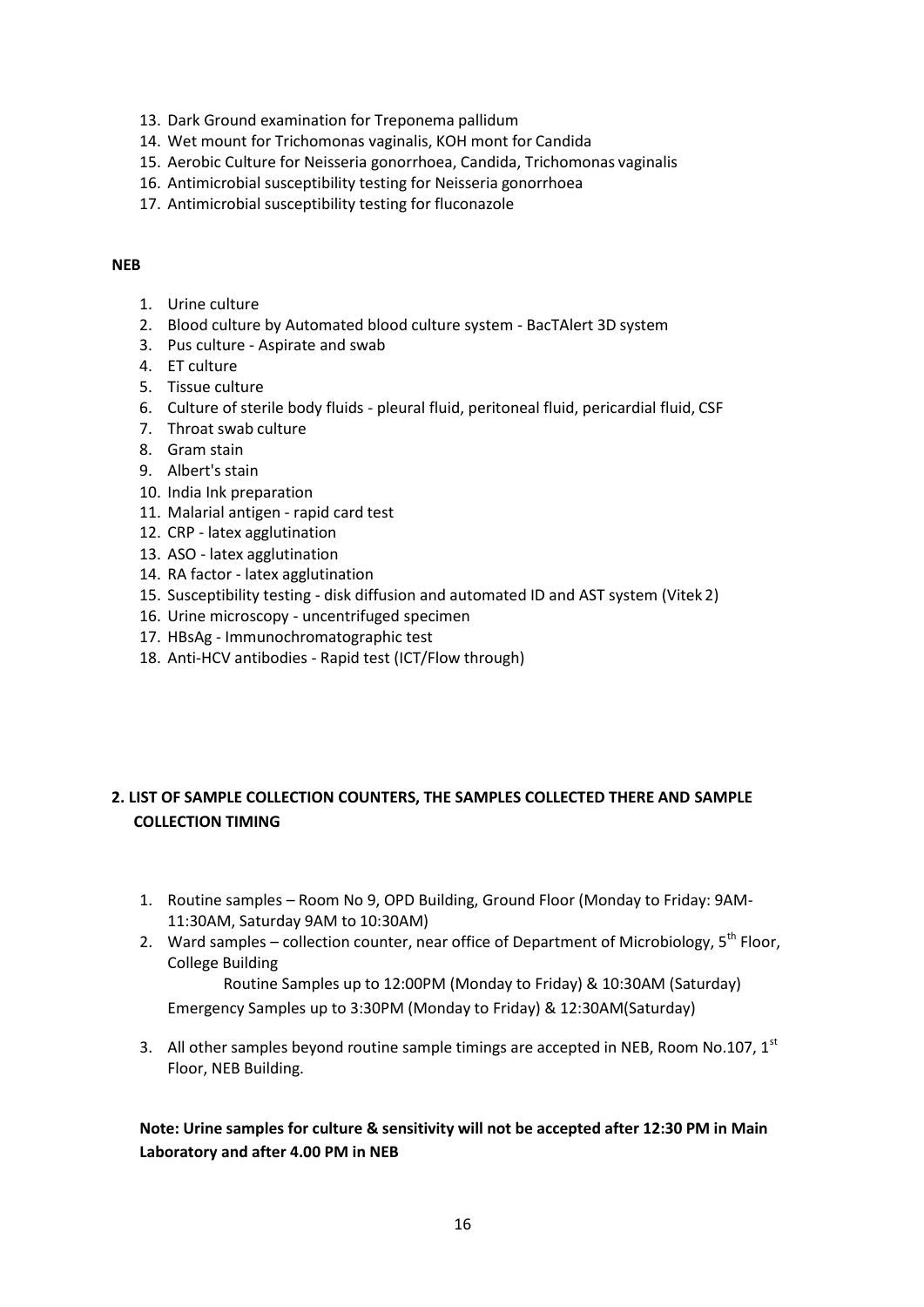# **3. REPORT DISPATCH COUNTERS**

**All the reports are dispatched to the respective OPDs and departments by laboratory attendants.** 

# **Important/Critical reports are communicated on the telephone**

| Name of the test                               | <b>Turn around time</b>                            |
|------------------------------------------------|----------------------------------------------------|
| <b>BACTERIOLOGY</b>                            |                                                    |
| <b>Bacteriological Culture</b>                 | 24-48hrs (Some cases upto 72hrs)                   |
| Gram's Stain, Albert's Stain, Wet mount, Stool | Available same day. Reports dispatched next        |
| hanging drop                                   | day                                                |
|                                                |                                                    |
| <b>SEROLOGY</b>                                |                                                    |
| <b>WIDAL</b>                                   | 24hrs                                              |
| Typhi Dot                                      | Available same day. Reports dispatched next<br>day |
| <b>CRP</b> test                                | Available same day. Reports dispatched next<br>day |
| Serum Procalcitonin (PCT) (Semiquantitative)   | Tested in batches (once in 15 days)                |
| ASLO test                                      | Available same day. Reports dispatched next<br>day |
| RA Factor test                                 | Available same day. Reports dispatched next<br>day |
| Anti CCP Antibody test                         | Tested in batches (once in 15 days)                |
| Anti Leptospirosis Antibody test (Rapid and    | Rapid- Available same day. Reports dispatched      |
| ELISA)                                         | next day                                           |
|                                                | <b>ELISA-Tested in batches</b>                     |
| Anti Scrub Typhus Antibody test (Rapid and     | Rapid- Available same day. Reports dispatched      |
| ELISA)                                         | next day                                           |
|                                                | <b>ELISA-Tested in batches</b>                     |
|                                                |                                                    |
| <b>PARASITOLOGY</b>                            |                                                    |
| Stool Routine Microscopy for ova and cyst      | Available same day. Reports dispatched next<br>day |
| Stool for vibrio (Hanging Drop)                | Available same day. Reports dispatched next        |
|                                                | day                                                |
| Stool culture and susceptibility               | 24-48hrs                                           |
| Stool for special parasites                    | Available same day. Reports dispatched next<br>day |
| <b>Blood for microfilaria</b>                  | Available same day. Reports dispatched next<br>day |
| Liver Abscess aspirate for Entamoeba           | Available same day. Reports dispatched next        |
| histolytica/Hydatid cysts                      | day                                                |
| Hydatid serology                               | Tested in batches (once in 15days)                 |
| Rapid Malaria Antigen test                     | Available same day. Reports dispatched next<br>day |
| Peripheral smear for malarial parasite         | Reports dispatched next day                        |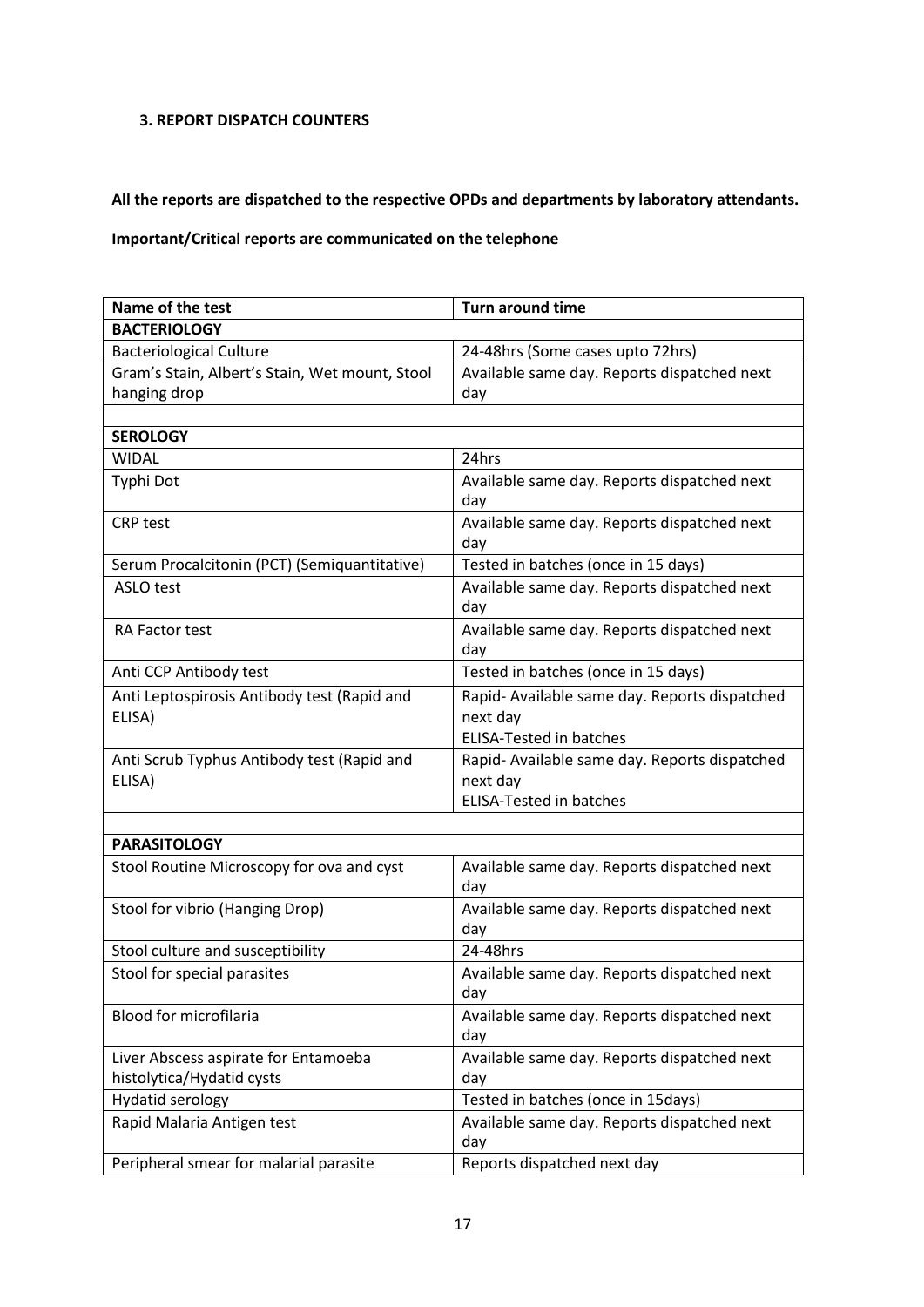| Kala Azar (rK39 Test)                     | Tested in batches (once in 15days)          |  |
|-------------------------------------------|---------------------------------------------|--|
| Anti-Neurocycticercosis antibody Test     | Tested in batches (once in 15days)          |  |
| Anti- Entamoeba histolytica antibody Test | Tested in batches (once in 10days)          |  |
| Filarial antigen test                     | Tested in batches (once in 15days)          |  |
| Clostridium difficile toxin detection     | Reports dispatched next day                 |  |
|                                           |                                             |  |
| <b>MYCOBACTERIOLOGY</b>                   |                                             |  |
| Mycobacterium Culture                     | 4-6 weeks                                   |  |
| ZN Stain                                  | Dispatched the next day.                    |  |
| <b>Molecular Test for TB</b>              | Tested in batches (bi-monthly to monthly)   |  |
|                                           |                                             |  |
|                                           |                                             |  |
| <b>MYCOLOGY</b>                           |                                             |  |
| Mycology Culture (Molds)                  | $7-28$ days                                 |  |
| Mycology Culture (Yeast)                  | 1-3 days                                    |  |
| KOH Mounts, India Ink                     | Available same day. Reports dispatched next |  |
|                                           | day                                         |  |
| Mycology Stains (Gram's and Giemsa)       | Available same day. Reports dispatched next |  |
|                                           | day                                         |  |
| Galactomannan                             | Tested in batches (weekly)                  |  |
| Pan Fungal PCR                            | Tested in batches (bimonthly to monthly)    |  |
|                                           |                                             |  |
| <b>VIROLOGY</b>                           |                                             |  |
| <b>TORCH panel Test</b>                   | Tested in batches (10 days)                 |  |
| Dengue NS1                                | Seasonal - 24hrs, Non-seasonal (Tested in   |  |
|                                           | $batches - 3-4days)$                        |  |
| Anti Dengue IgM                           | Seasonal - 24hrs, Non-seasonal (Tested in   |  |
|                                           | batches - 3-4 days)                         |  |
| Anti Chikungunya IgM                      | Seasonal - 24hrs, Non-seasonal (Tested in   |  |
|                                           | $batches - 3-4days)$                        |  |
|                                           |                                             |  |
| <b>H1N1</b>                               |                                             |  |
| Qualitative Real Time PCR for H1N1        | 24-48hrs                                    |  |
| Respiratory Viral pathogens (on request)  | Tested in batches (bi-monthly to monthly)   |  |
|                                           |                                             |  |
| <b>Hepatitis</b>                          |                                             |  |
| Anti HBs Antibody titres for Health care  | 4 days                                      |  |
| workers                                   |                                             |  |
| <b>HBsAg ELISA</b>                        | 4 days                                      |  |
| <b>HBsAg Card Test</b>                    | Available same day                          |  |
| Anti HBcore Ab IgM                        | 4 days                                      |  |
| <b>HBeAg ELISA</b>                        | 4 days                                      |  |
| Anti HCV ELISA                            | 4 days                                      |  |
| <b>HCV DOT Card Test</b>                  | Available same day                          |  |
| Anti HAV ELISA                            | 7 days                                      |  |
| Anti HEV ELISA                            | 7 days                                      |  |
| Anti HBS Ag ELISA (Semiquantitative)      | 4 days                                      |  |
|                                           |                                             |  |
| <b>STD</b>                                |                                             |  |
| HIV 1 & 2 Antibody Test (Immuno-          | 1 working day                               |  |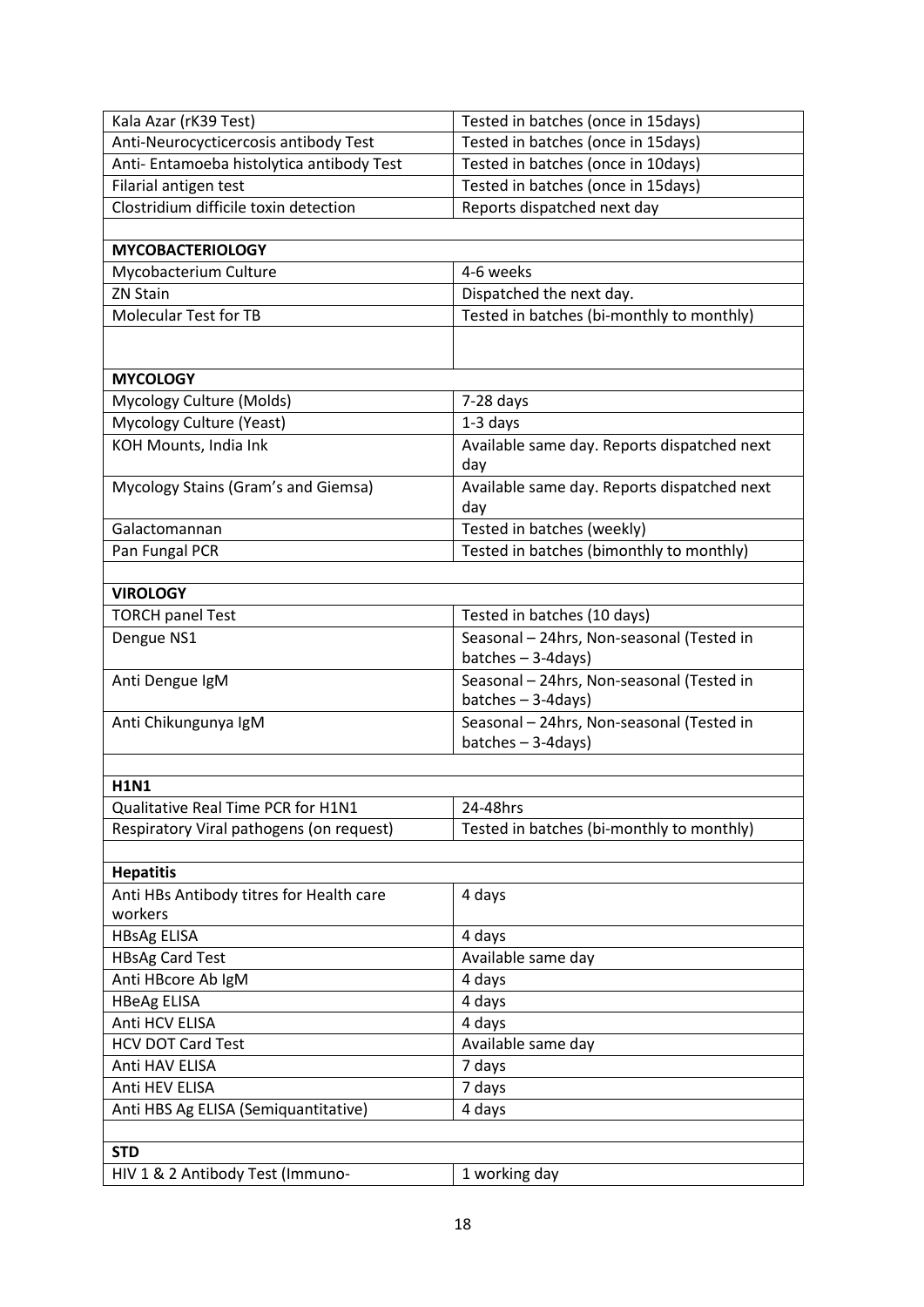| chromatography, Lateral Flow)                      |                                                       |
|----------------------------------------------------|-------------------------------------------------------|
| HIV 1 & 2 Antibody Test (Immuno-                   | 1 working day                                         |
| concentration, Flow through)                       |                                                       |
| HIV 1 & 2 Antibody Test (Enzyme Immuno             | 1 working day                                         |
| Assay)                                             |                                                       |
| HIV 1 & 2 Antibody Test (ELISA)                    | 7 working days                                        |
| CD <sub>4</sub> Cell Count                         | 1 working day                                         |
| <b>VDRL (Qualitative and Quantitative)</b>         | 1 working day                                         |
| RPR (Qualitative and Quantitative)                 | 1 working day                                         |
| <b>TPHA</b>                                        | 7 working days                                        |
| FTA-Abs                                            | 15 working days                                       |
| TP IgG ELISA                                       | 15 working days                                       |
| Gram Stain for Neisseria gonorrhoea, H ducreyi,    | 1 hour                                                |
| Candida, Bacterial vaginosis                       |                                                       |
| Giemsa stain for MNGC, Donovan Bodies              | 1 hour                                                |
| Dark Ground examination for Treponema              | 1 hour                                                |
| pallidum                                           |                                                       |
| Wet mount for Trichomonas vaginalis, KOH           | 1 hour                                                |
| mont for Candida                                   |                                                       |
| Aerobic Culture for Neisseria gonorrhoea,          | 2 days, 7 days, 7 days                                |
| Candida, Trichomonas vaginalis                     |                                                       |
| Antimicrobial susceptibility testing for Neisseria | 4 days                                                |
| gonorrhoea                                         |                                                       |
| Antimicrobial susceptibility testing for           | 5 days                                                |
| fluconazole                                        |                                                       |
|                                                    |                                                       |
|                                                    |                                                       |
| <b>NEB</b>                                         |                                                       |
| Urine culture                                      | 24-48hrs                                              |
| Blood culture by Automated blood culture           | 24hrs-5days                                           |
| system - BacTAlert 3D system                       |                                                       |
| Pus culture - Aspirate and swab                    | 24-48hrs                                              |
| ET culture                                         | 24-48hrs                                              |
| Tissue culture                                     | 24-48hrs                                              |
| Culture of sterile body fluids - pleural fluid,    | 24-48hrs                                              |
| peritoneal fluid, pericardial fluid, CSF           |                                                       |
| Throat swab culture                                | 24-48hrs                                              |
| Gram stain                                         | Available same day. Reports dispatched                |
|                                                    | immediately                                           |
| Albert's stain                                     | Available same day. Reports dispatched                |
|                                                    | immediately                                           |
| India Ink preparation                              | Available same day. Reports dispatched                |
|                                                    | immediately                                           |
| Malarial antigen - rapid card test                 | Available same day. Reports dispatched                |
|                                                    | immediately                                           |
| CRP - latex agglutination                          | Available same day. Reports dispatched                |
|                                                    | immediately                                           |
| ASO - latex agglutination                          | Available same day. Reports dispatched                |
|                                                    | immediately                                           |
| RA factor - latex agglutination                    | Available same day. Reports dispatched<br>immediately |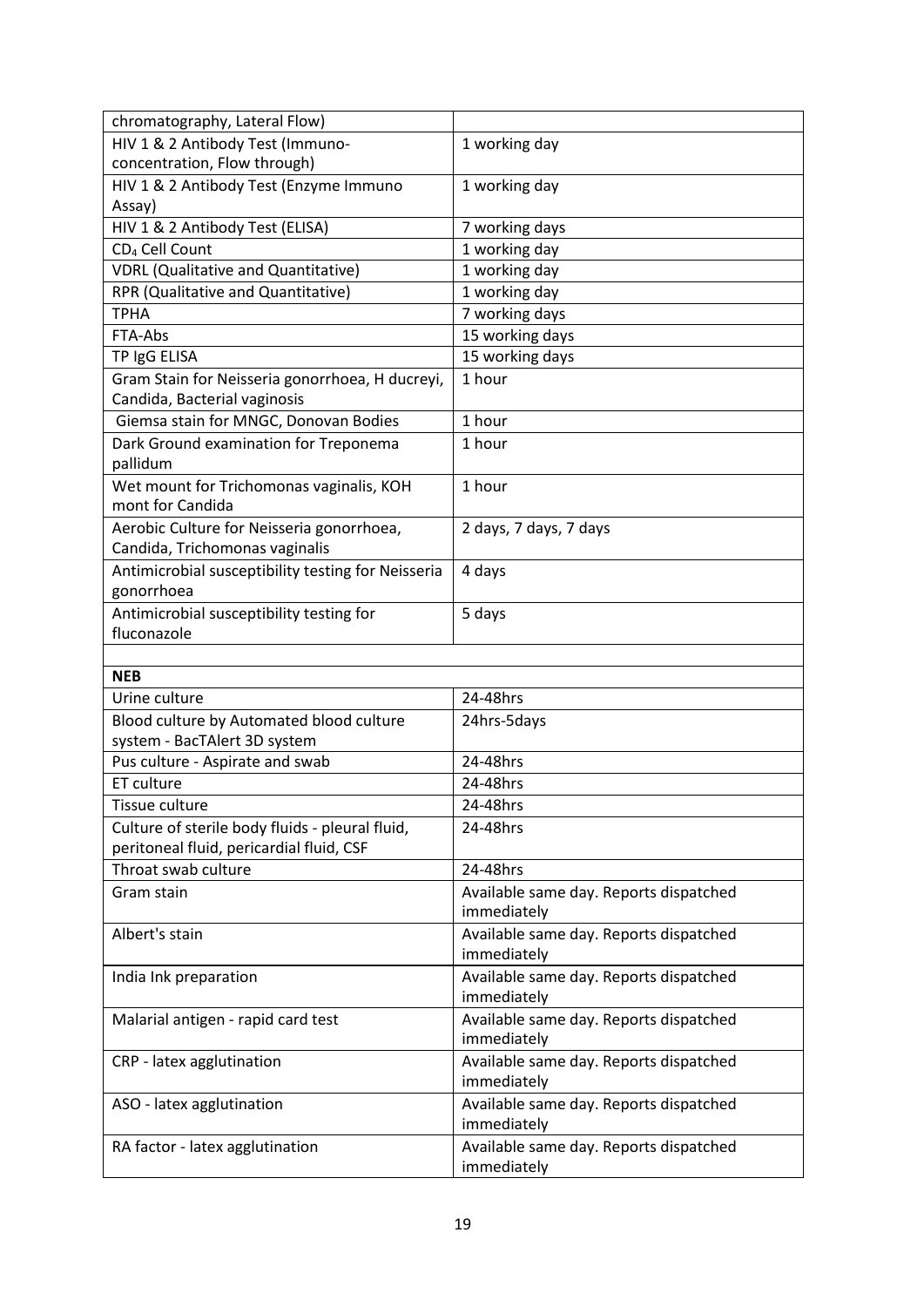| Susceptibility testing - disk diffusion and<br>automated ID and AST system (Vitek 2) | 24-48hrs                                              |
|--------------------------------------------------------------------------------------|-------------------------------------------------------|
| Urine microscopy - uncentrifuged specimen                                            | Available same day. Reports dispatched<br>immediately |
| HBsAg - Immunochromatographic test                                                   | Available same day. Reports dispatched<br>immediately |
| Anti-HCV antibodies - Rapid test (ICT/Flow<br>through)                               | Available same day. Reports dispatched<br>immediately |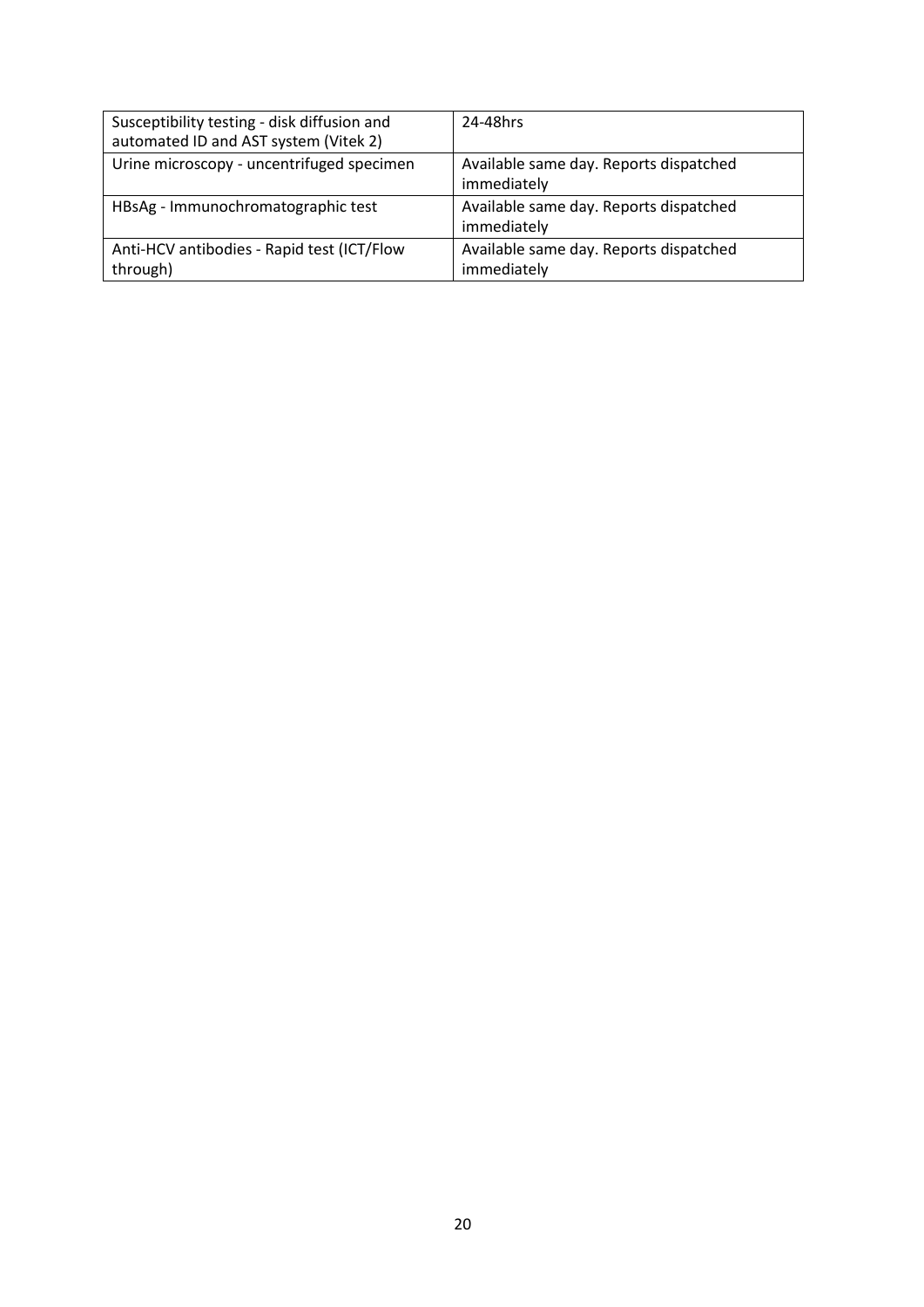# **DEPARTMENT OF HEMATOLOGY**

# **1) Name of Tests**

- **1.** Complete Hemogram (Hb,TLC, PCV,MCV,MCH,MCHC,RBC,PLATELET,RDW,PCT)
- **2.** DLC on P.S
- **3.** ESR
- **4.** RETICULOCYTE
- **5.** Bone Marrow & Biopsy Staining
- **6.** Cytochemistry:
- **7.** PAS,Px,SudanBlack,Fe.stain
- **8.** Serum Iron
- **9.** TIBC
- **10.**% Saturation, of Transferrin
- **11.**Serum ferritin
- **12.**s. Vit B12
- **13.**S. folic Acid
- **14. Special Hematology Bio-Chemistry Test (**G6PD, Osmotic Fragility, Sucrose lysis Test for PNH, Sickling, Inclusion/ Heinz bodies, Plasama Hb, Urine for Hemocydrine, Urine BJ protein, Nitro-blue test (NBT), Autohemolysis 48hrs, Meth –Haemoglobin, LE Cell, Acid Elution Test)
- **15.**CSF Cytology
- **16.**S. Protein Electrophroies
- **17.**Serum Immunofixation
- **18.**Immunohistochemistry
- **19.**HPLC For Thalassemia
- **20.**Platelet Aggregation (PFT)

# **Coagulation Profile Test**

- **21.**BT, CT, PT , INR ,TT, APPT,
- **22.**MIXING Study
- **23.**FDP/D- Dimer
- **24.**S. Fibrinogen assay

# **Special test coagulation**

- **25.**Factor ,VIII Assay
- **26.**Factor, IX Assay
- 27.Factor XIII (Clot solubility )
- 28.Protein C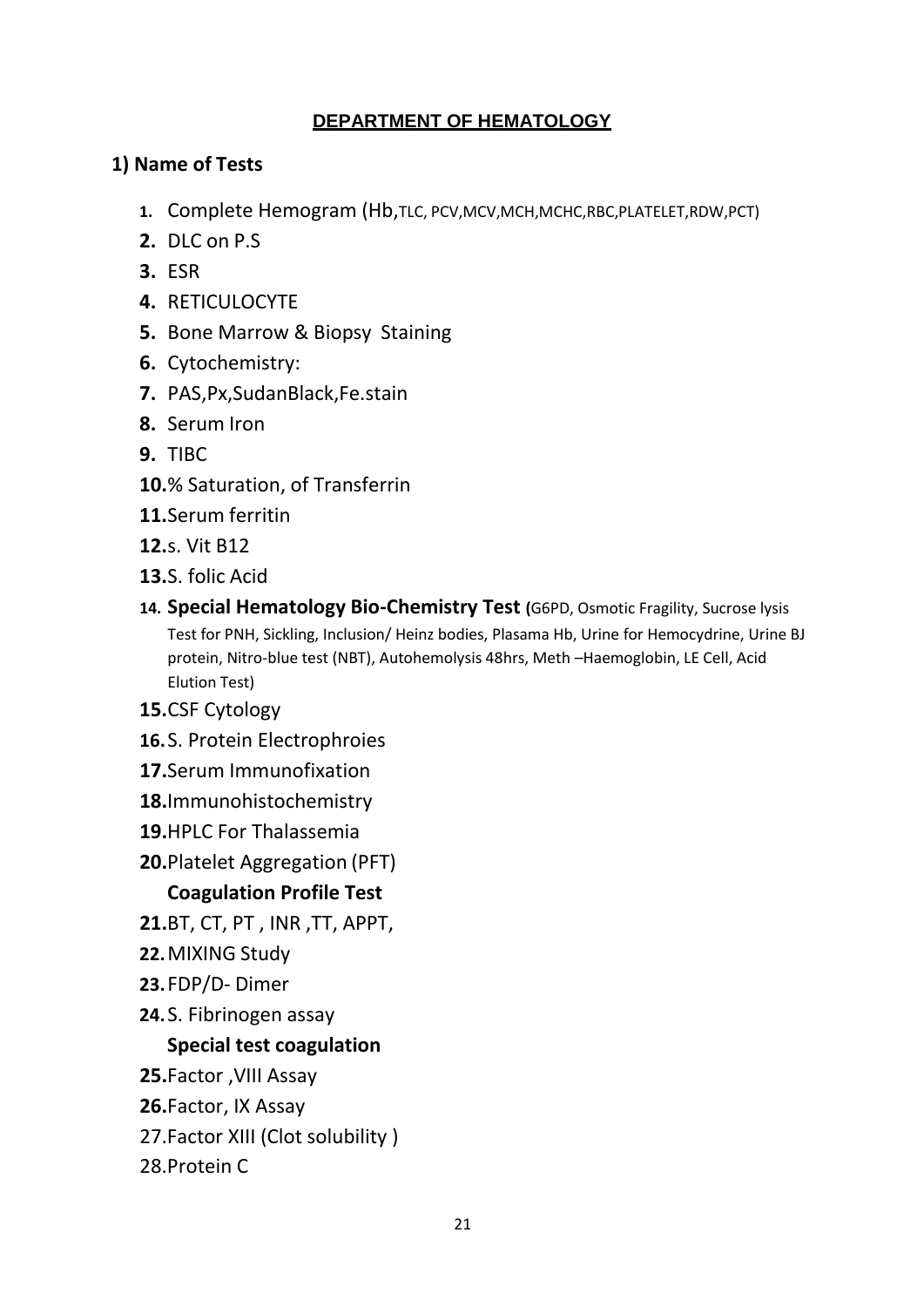29.Protein S 30.A PL A 31.VwF Ag OTHER TEST

> 32. RNA /DN A 33. FLOW CYTOMETRY

In the department of haematology, only referred patients are seen. The tests are performed in haematology Lab. located on first floor H-Block extension.

**2)** Collections counter (Room No.1) and advised haematology investigations are done in haematology Laboratory. Timing of collection 9 AM To 11.30AM.

**3)** Patients are seen by clinical haematologist in room No. 5 and 5A located on ground floor of H-Block extension.

**4)** Reports are attached to the haematology file and can be collected from Room No. 1 of haematology OPD on the direction of treating clinical haematologist. Timing (9 AM TO 4PM ).